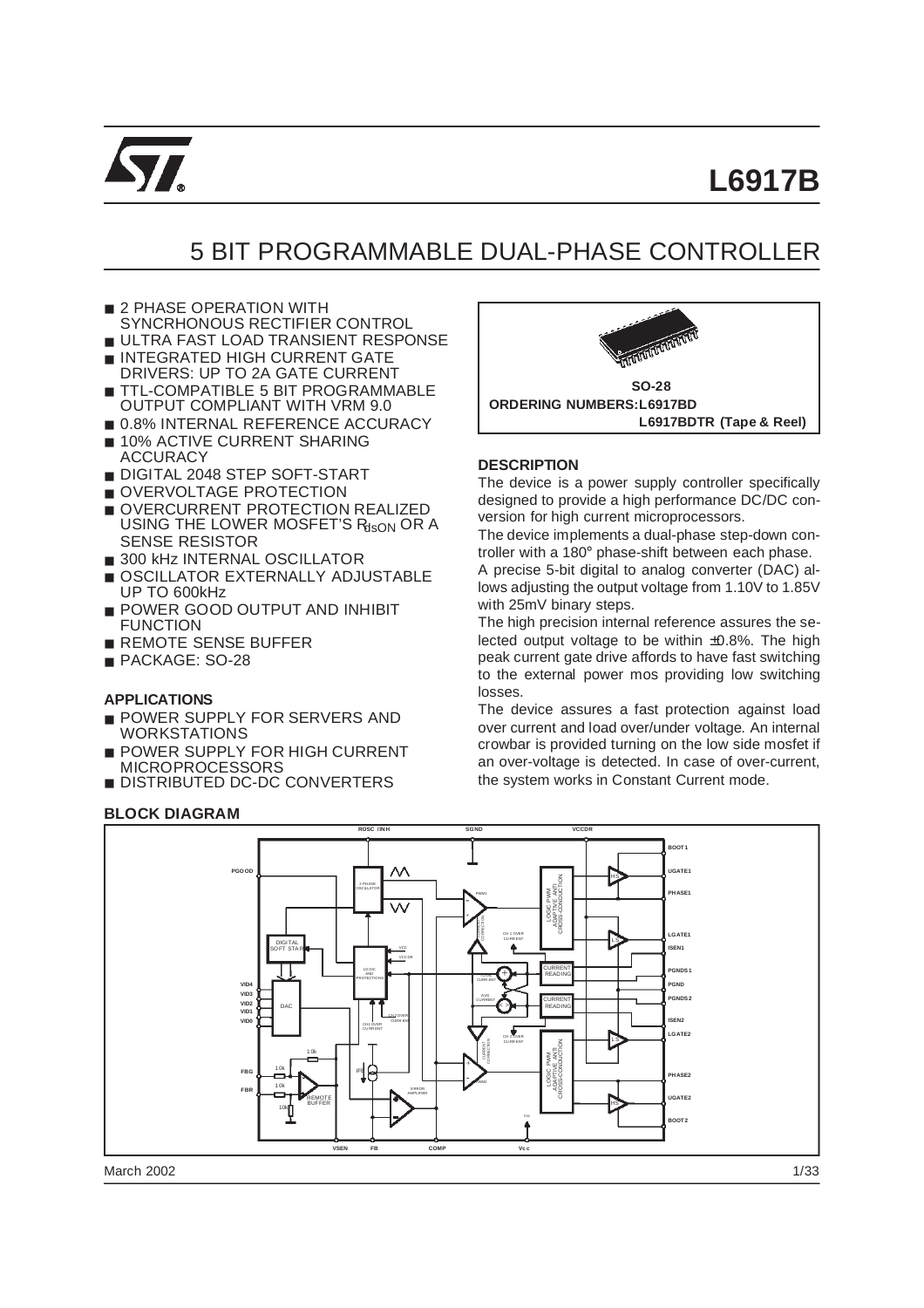## **L6917B**

## **ABSOLUTE MAXIMUM RATINGS**

| Symbol                             | <b>Parameter</b>                           | Value               | <b>Unit</b> |
|------------------------------------|--------------------------------------------|---------------------|-------------|
| Vcc, V <sub>CCDR</sub>             | to PGND                                    | 15                  |             |
| <b>VBOOTVPHASE</b>                 | Boot Voltage                               | 15                  |             |
| VUGATE1-VPHASE1<br>VUGATE2-VPHASE2 |                                            | 15                  |             |
|                                    | LGATE1, PHASE1, LGATE2, PHASE2 to PGND     | $-0.3$ to $Vcc+0.3$ |             |
|                                    | All other pins to PGND                     | $-0.3$ to $7$       |             |
| V <sub>phase</sub>                 | Sustainable Peak Voltage t < 20ns @ 600kHz | 26                  |             |

#### **THERMAL DATA**

| Symbol                           | <b>Parameter</b>                                  | Value        | Unit               |
|----------------------------------|---------------------------------------------------|--------------|--------------------|
| $\mathsf{R}_{\mathsf{th}}$ j-amb | Thermal Resistance Junction to Ambient            | 60           | $\rm ^{\circ}$ C/W |
| $\Gamma_{\text{max}}$            | Maximum junction temperature                      | 150          | ∘C                 |
| <sup>i</sup> storage             | Storage temperature range                         | $-40$ to 150 | ∘C                 |
| T:                               | Junction Temperature Range                        | $-25$ to 125 | °C                 |
| $P_{MAX}$                        | Max power dissipation at $T_{amb} = 25^{\circ}$ C | ◠            | W                  |

#### **PIN CONNECTION**



勾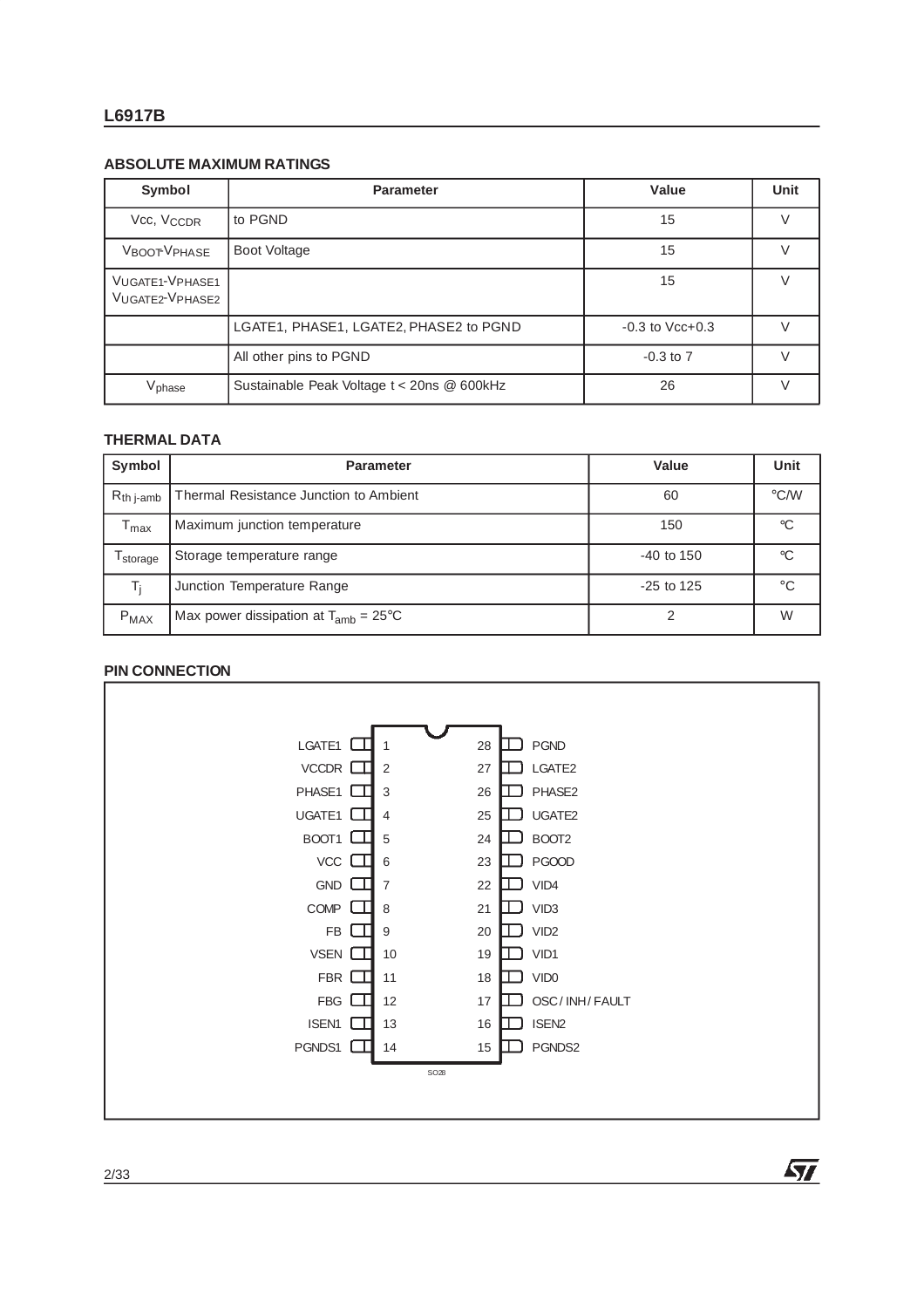## **ELECTRICAL CHARACTERISTICS**

 $V_{CC}$  = 12V, T<sub>J</sub> = 0 to 70°C unless otherwise specified

| Symbol                 | <b>Parameter</b>                        | <b>Test Condition</b>                                                        | Min        | <b>Typ</b>   | <b>Max</b> | <b>Unit</b>       |
|------------------------|-----------------------------------------|------------------------------------------------------------------------------|------------|--------------|------------|-------------------|
|                        | <b>Vcc SUPPLY CURRENT</b>               |                                                                              |            |              |            |                   |
| $_{\text{LCC}}$        | Vcc supply current                      | HGATEx and LGATEx open<br>V <sub>CCDR</sub> =V <sub>BOOT</sub> =12V          | 7.5        | 10           | 12.5       | mA                |
| <b>ICCDR</b>           | V <sub>CCDR</sub> supply current        | LGATEx open; V <sub>CCDR</sub> =12V                                          | 2          | 3            | 4          | mA                |
| <b>IBOOTX</b>          | Boot supply current                     | HGATEx open; PHASEx to PGND<br>V <sub>CC</sub> =V <sub>BOOT</sub> =12V       | 0.5        | 1            | 1.5        | mA                |
| <b>POWER-ON</b>        |                                         |                                                                              |            |              |            |                   |
|                        | Turn-On V <sub>CC</sub> threshold       | V <sub>CC</sub> Rising; V <sub>CCDR</sub> =5V                                | 7.8        | 9            | 10.2       | V                 |
|                        | Turn-Off V <sub>CC</sub> threshold      | V <sub>CC</sub> Falling; V <sub>CCDR</sub> =5V                               | 6.5        | 7.5          | 8.5        | V                 |
|                        | Turn-On V <sub>CCDR</sub><br>Threshold  | V <sub>CCDR</sub> Rising<br>$V_{CC} = 12V$                                   | 4.2        | 4.4          | 4.6        | $\vee$            |
|                        | Turn-Off V <sub>CCDR</sub><br>Threshold | <b>V<sub>CCDR</sub></b> Falling<br>$V_{CC} = 12V$                            | 4.0        | 4.2          | 4.4        | $\vee$            |
|                        | OSCILLATOR/INHIBIT/FAULT                |                                                                              |            |              |            |                   |
| fosc                   | Initial Accuracy                        | $OSC = OPER$<br>OSC = OPEN; Tj=0 $\degree$ C to 125 $\degree$ C              | 278<br>270 | 300          | 322<br>330 | kHz<br><b>kHz</b> |
| f <sub>OSC, Rosc</sub> | <b>Total Accuracy</b>                   | $R_T$ to GND=74k $\Omega$                                                    | 450        | 500          | 550        | kHz               |
| <b>INH</b>             | Inhibit threshold                       | $ISINK=5mA$                                                                  | 0.8        | 0.85         | 0.9        | $\vee$            |
| $d_{MAX}$              | Maximum duty cycle                      | $OSC = OPEN$                                                                 | 70         | 75           |            | $\%$              |
| $\triangle$ Vosc       | Ramp Amplitude                          |                                                                              | 1.8        | 2            | 2.2        | V                 |
| <b>FAULT</b>           | Voltage at pin OSC                      | OVP or UVP Active                                                            | 4.75       | 5.0          | 5.25       | V                 |
|                        | <b>REFERENCE AND DAC</b>                |                                                                              |            |              |            |                   |
|                        | Output Voltage<br>Accuracy              | VID0, VID1, VID2, VID3, VID4<br>see Table1;<br>$FBR = V_{OUT}$ ; $FBG = GND$ | $-0.8$     |              | 0.8        | $\%$              |
| $I_{\text{DAC}}$       | VID pull-up Current                     | $VIDX = GND$                                                                 | 4          | 5            | 6          | μA                |
|                        | VID pull-up Voltage                     | $VIDX = OPER$                                                                | 3.1        | ÷,           | 3.4        | $\vee$            |
|                        | <b>ERROR AMPLIFIER</b>                  |                                                                              |            |              |            |                   |
|                        | DC Gain                                 |                                                                              |            | 80           |            | dB                |
| <b>SR</b>              | Slew-Rate                               | COMP=10pF                                                                    |            | 15           |            | $V/\mu s$         |
|                        | DIFFERENTIAL AMPLIFIER (REMOTE BUFFER)  |                                                                              |            |              |            |                   |
|                        | DC Gain                                 |                                                                              |            | $\mathbf{1}$ |            | V/V               |
| <b>CMRR</b>            | Common Mode Rejection Ratio             |                                                                              |            | 40           |            | dB                |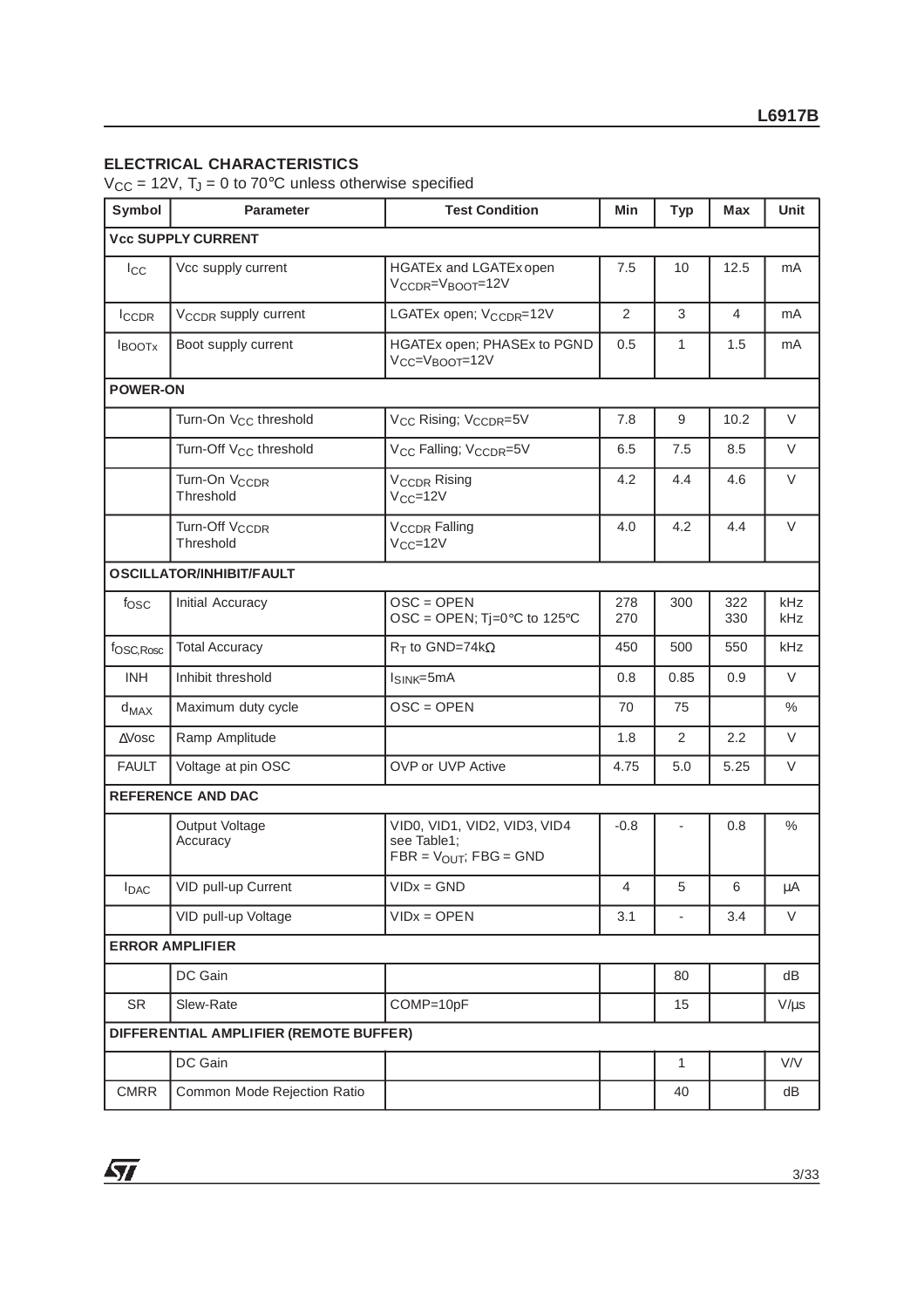## **ELECTRICAL CHARACTERISTICS** (continued)

 $V_{\text{CC}}$  = 12V, T<sub>J</sub> = 0 to 70°C unless otherwise specified

| Symbol                                    | <b>Parameter</b>                                     | <b>Test Condition</b>                                      | Min   | <b>Typ</b>        | <b>Max</b>           | Unit      |
|-------------------------------------------|------------------------------------------------------|------------------------------------------------------------|-------|-------------------|----------------------|-----------|
|                                           | Input Offset                                         | FBR=1.100V to1.850V;<br>FBG=GND                            | $-12$ |                   | $12 \overline{ }$    | mV        |
| <b>SR</b>                                 | <b>Slew Rate</b>                                     | VSEN=10pF                                                  |       | 15                |                      | $V/\mu s$ |
|                                           | DIFFERENTIAL CURRENT SENSING                         |                                                            |       |                   |                      |           |
| I <sub>ISEN1</sub> ,<br>ISEN <sub>2</sub> | <b>Bias Current</b>                                  | $Iload = 0$                                                | 45    | 50                | 55                   | μA        |
| <b>IPGNDSx</b>                            | <b>Bias Current</b>                                  |                                                            | 45    | 50                | 55                   | μA        |
| $I_{\text{ISEN1}}$<br>ISEN <sub>2</sub>   | <b>Bias Current at</b><br>Over Current Threshold     |                                                            | 80    | 85                | 90                   | μA        |
| <b>IFB</b>                                | Active Droop Current                                 | lload<0%<br>lload=100%                                     | 47.5  | $\mathbf 0$<br>50 | $\mathbf{1}$<br>52.5 | μA<br>μA  |
| <b>GATE DRIVERS</b>                       |                                                      |                                                            |       |                   |                      |           |
| <sup>t</sup> RISE<br><b>HGATE</b>         | <b>High Side</b><br><b>Rise Time</b>                 | VBOOTx-VPHASEx=10V;<br>C <sub>HGATEx</sub> to PHASEx=3.3nF |       | 15                | 30                   | ns        |
| <b>I</b> HGATEX                           | <b>High Side</b><br>Source Current                   | VBOOTx-VPHASEx=10V                                         |       | 2                 |                      | A         |
| R <sub>HGATEx</sub>                       | <b>High Side</b><br><b>Sink Resistance</b>           | VBOOTX-VPHASEX=12V;                                        | 1.5   | 2                 | 2.5                  | $\Omega$  |
| trise<br>LGATE                            | Low Side<br><b>Rise Time</b>                         | VCCDR=10V;<br>CLGATEx to PGNDx=5.6nF                       |       | 30                | 55                   | ns        |
| <b>ILGATEX</b>                            | Low Side<br>Source Current                           | V <sub>CCDR</sub> =10V                                     |       | 1.8               |                      | A         |
| RLGATEX                                   | Low Side<br>Sink Resistance                          | V <sub>CCDR</sub> =12V                                     | 0.7   | 1.1               | 1.5                  | $\Omega$  |
|                                           | P GOOD and OVP/UVP PROTECTIONS                       |                                                            |       |                   |                      |           |
| <b>PGOOD</b>                              | <b>Upper Threshold</b><br>(V <sub>SEN</sub> /DACOUT) | <b>V<sub>SEN</sub></b> Rising                              | 108   | 112               | 116                  | $\%$      |
| PGOOD                                     | Lower Threshold<br>(V <sub>SEN</sub> /DACOUT)        | <b>V<sub>SEN</sub></b> Falling                             | 84    | 88                | 92                   | $\%$      |
| <b>OVP</b>                                | Over Voltage Threshold<br>$(V_{SEN})$                | <b>V<sub>SEN</sub> Rising</b>                              | 2.0   |                   | 2.25                 | $\vee$    |
| <b>UVP</b>                                | Under Voltage Trip<br>(V <sub>SEN</sub> /DACOUT)     | <b>V<sub>SEN</sub></b> Falling                             | 56    | 60                | 64                   | $\%$      |
| V <sub>PGOOD</sub>                        | PGOOD Voltage Low                                    | $I_{PGOOD} = -4mA$                                         | 0.3   | 0.4               | 0.5                  | V         |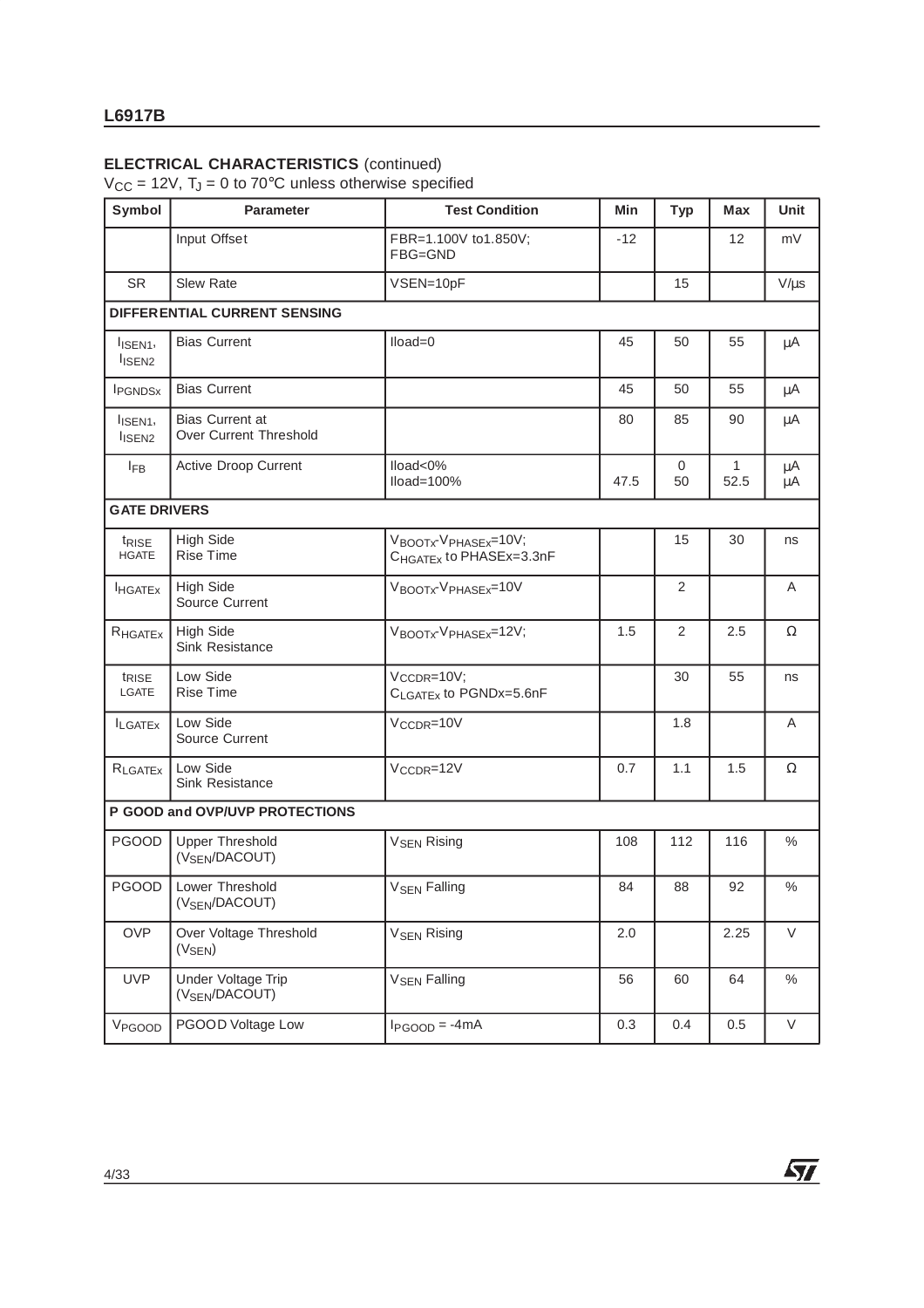## **Table 1. VID Settings**

| VID4                | VID <sub>3</sub>    | VID2                | VID1                | <b>VIDO</b>         | <b>Output Voltage (V)</b> |
|---------------------|---------------------|---------------------|---------------------|---------------------|---------------------------|
| $\mathbf{1}$        | $\mathbf{1}$        | $\mathbf{1}$        | $\mathbf{1}$        | $\mathbf{1}$        | OUTPUT OFF                |
| $\mathbf{1}$        | $\mathbf{1}$        | $\mathbf{1}$        | $\mathbf{1}$        | $\mathsf{O}\xspace$ | 1.100                     |
| $\mathbf{1}$        | $\mathbf{1}$        | $\mathbf{1}$        | $\mathsf{O}\xspace$ | $\mathbf{1}$        | 1.125                     |
| $\mathbf{1}$        | $\mathbf{1}$        | $\mathbf{1}$        | $\mathsf{O}\xspace$ | $\mathbf 0$         | 1.150                     |
| $\mathbf{1}$        | $\mathbf{1}$        | $\mathbf 0$         | $\mathbf{1}$        | $\mathbf{1}$        | 1.175                     |
| $\mathbf{1}$        | $\mathbf{1}$        | $\mathsf{O}\xspace$ | $\mathbf{1}$        | $\mathbf 0$         | 1.200                     |
| $\mathbf{1}$        | $\mathbf{1}$        | $\mathbf 0$         | $\mathsf 0$         | $\mathbf{1}$        | 1.225                     |
| $\mathbf{1}$        | $\mathbf{1}$        | $\mathbf 0$         | $\mathsf{O}\xspace$ | $\mathbf 0$         | 1.250                     |
| $\mathbf{1}$        | $\mathsf 0$         | $\mathbf{1}$        | $\mathbf{1}$        | $\mathbf{1}$        | 1.275                     |
| $\mathbf{1}$        | $\mathsf{O}\xspace$ | $\mathbf{1}$        | $\mathbf{1}$        | $\mathbf 0$         | 1.300                     |
| $\mathbf{1}$        | $\mathsf{O}\xspace$ | $\mathbf{1}$        | $\mathsf{O}\xspace$ | $\mathbf{1}$        | 1.325                     |
| $\mathbf{1}$        | $\mathsf{O}\xspace$ | $\mathbf{1}$        | $\mathsf{O}\xspace$ | $\mathbf 0$         | 1.350                     |
| $\mathbf{1}$        | $\mathsf{O}\xspace$ | $\mathbf 0$         | $\mathbf{1}$        | $\mathbf{1}$        | 1.375                     |
| $\mathbf{1}$        | $\mathsf{O}\xspace$ | $\mathbf 0$         | $\mathbf{1}$        | $\mathbf 0$         | 1.400                     |
| $\mathbf{1}$        | $\mathsf{O}\xspace$ | $\mathsf{O}\xspace$ | $\mathsf{O}\xspace$ | $\mathbf{1}$        | 1.425                     |
| $\mathbf{1}$        | $\mbox{O}$          | $\mathbf 0$         | $\mathsf 0$         | $\mathbf 0$         | 1.450                     |
| $\mathsf{O}\xspace$ | $\mathbf{1}$        | $\mathbf{1}$        | $\mathbf{1}$        | $\mathbf{1}$        | 1.475                     |
| $\mathbf 0$         | $\mathbf{1}$        | $\mathbf{1}$        | $\mathbf{1}$        | $\mathbf 0$         | 1.500                     |
| $\mathbf 0$         | $\mathbf{1}$        | $\mathbf{1}$        | $\mathsf 0$         | $\mathbf{1}$        | 1.525                     |
| $\mathbf 0$         | $\mathbf{1}$        | $\mathbf{1}$        | $\mathsf 0$         | $\mathbf 0$         | 1.550                     |
| $\mathsf{O}\xspace$ | $\mathbf{1}$        | $\mathbf 0$         | $\mathbf{1}$        | $\mathbf{1}$        | 1.575                     |
| $\mathbf 0$         | $\mathbf{1}$        | $\boldsymbol{0}$    | $\mathbf{1}$        | $\mathbf 0$         | 1.600                     |
| $\mathsf{O}\xspace$ | $\mathbf{1}$        | $\mathbf 0$         | $\mathsf{O}\xspace$ | $\mathbf{1}$        | 1.625                     |
| $\mathsf{O}\xspace$ | $\mathbf{1}$        | $\mathsf{O}\xspace$ | $\mathsf{O}\xspace$ | $\mathsf{O}\xspace$ | 1.650                     |
| $\boldsymbol{0}$    | $\mathsf{O}\xspace$ | $\mathbf{1}$        | $\mathbf{1}$        | $\mathbf{1}$        | 1.675                     |
| $\mathsf{O}\xspace$ | $\mathsf{O}\xspace$ | $\mathbf{1}$        | $\mathbf{1}$        | $\mathsf{O}\xspace$ | 1.700                     |
| $\mathbf 0$         | $\mathsf{O}\xspace$ | $\mathbf{1}$        | $\mathsf{O}\xspace$ | $\mathbf{1}$        | 1.725                     |
| $\boldsymbol{0}$    | $\mathsf{O}\xspace$ | $\mathbf{1}$        | $\mathsf{O}\xspace$ | $\boldsymbol{0}$    | 1.750                     |
| $\mathsf{O}\xspace$ | $\mathsf{O}\xspace$ | $\mathsf{O}\xspace$ | $\mathbf{1}$        | $\mathbf{1}$        | 1.775                     |
| $\mathsf{O}\xspace$ | $\mathsf{O}\xspace$ | $\mathsf{O}\xspace$ | $\mathbf{1}$        | $\mathsf{O}\xspace$ | 1.800                     |
| $\mathbf 0$         | $\mathsf{O}\xspace$ | $\mathsf{O}\xspace$ | $\mathsf{O}\xspace$ | $\mathbf{1}$        | 1.825                     |
| $\mathbf 0$         | $\mathsf{O}\xspace$ | $\mathsf{O}\xspace$ | $\mathbf 0$         | $\boldsymbol{0}$    | 1.850                     |

 $\sqrt{27}$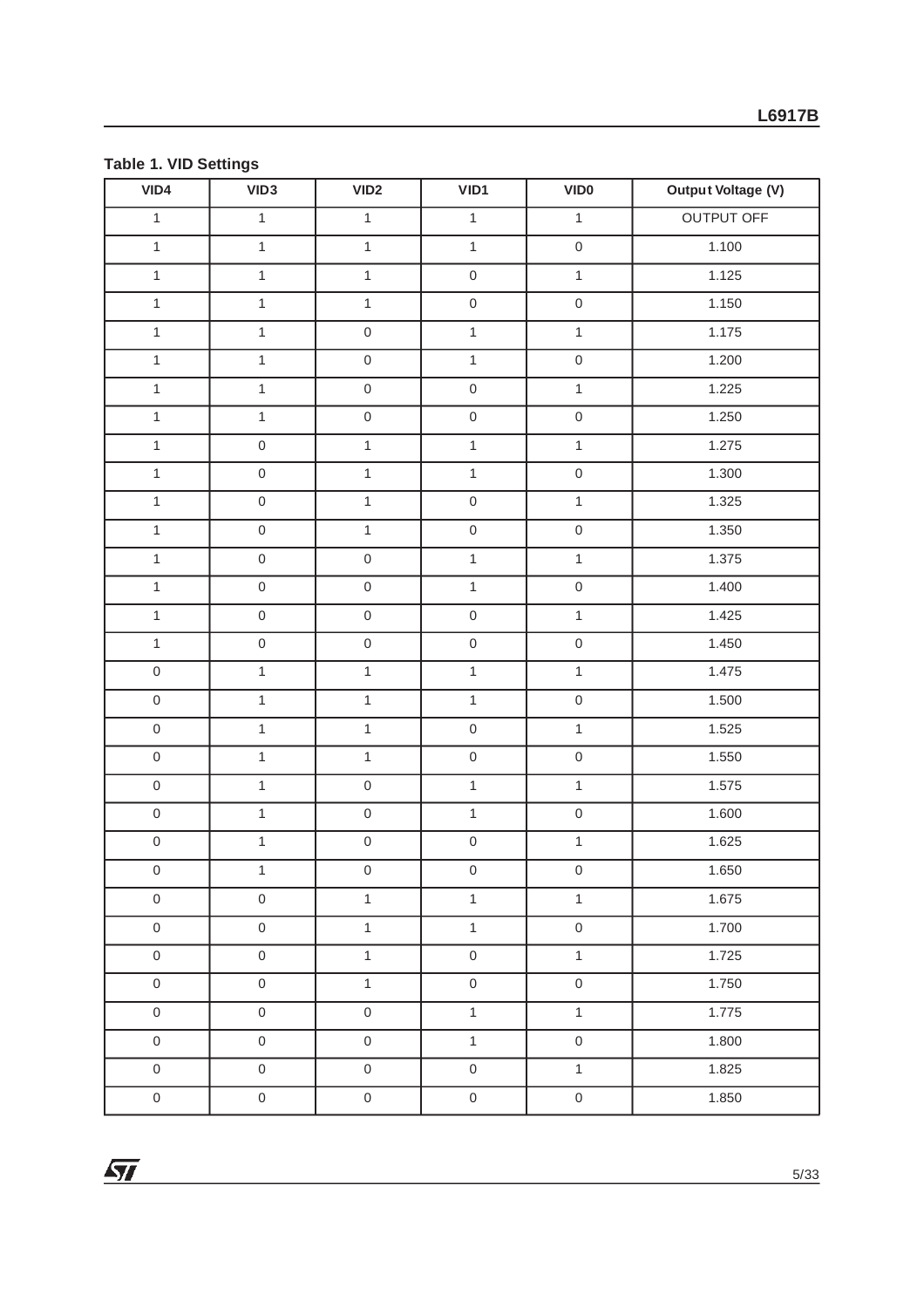## **PIN FUNCTION**

| N                | Name         | <b>Description</b>                                                                                                                                                                                                                                                                                                                                                                       |  |  |
|------------------|--------------|------------------------------------------------------------------------------------------------------------------------------------------------------------------------------------------------------------------------------------------------------------------------------------------------------------------------------------------------------------------------------------------|--|--|
| $\mathbf{1}$     | LGATE1       | Channel 1 low side gate driver output.                                                                                                                                                                                                                                                                                                                                                   |  |  |
| 2                | <b>VCCDR</b> | Mosfet driver supply. It can be varied from 5V to 12V.                                                                                                                                                                                                                                                                                                                                   |  |  |
| 3                | PHASE1       | This pin is connected to the source of the upper mosfet and provides the return path for the high<br>side driver of channel 1.                                                                                                                                                                                                                                                           |  |  |
| 4                | UGATE1       | Channel 1 high side gate driver output.                                                                                                                                                                                                                                                                                                                                                  |  |  |
| 5                | BOOT1        | Channel 1 bootstrap capacitor pin. Through this pin is supplied the high side driver and the upper<br>mosfet. Connect through a capacitor to the PHASE1 pin and through a diode to Vcc (cathode vs.<br>boot).                                                                                                                                                                            |  |  |
| 6                | <b>VCC</b>   | Device supply voltage. The operative supply voltage is 12V.                                                                                                                                                                                                                                                                                                                              |  |  |
| $\overline{7}$   | <b>GND</b>   | All the internal references are referred to this pin. Connect it to the PCB signal ground.                                                                                                                                                                                                                                                                                               |  |  |
| 8                | COMP         | This pin is connected to the error amplifier output and is used to compensate the control<br>feedback loop.                                                                                                                                                                                                                                                                              |  |  |
| $\boldsymbol{9}$ | <b>FB</b>    | This pin is connected to the error amplifier inverting input and is used to compensate the voltage<br>control feedback loop.<br>A current proportional to the sum of the current sensed in both channel is sourced from this pin<br>(50µA at full load, 70µA at the Over Current threshold). Connecting a resistor between this pin<br>and VSEN pin allows programming the droop effect. |  |  |
| 10               | <b>VSEN</b>  | Connected to the output voltage it is able to manage Over & Under-voltage conditions and the<br>PGOOD signal. It is internally connected with the output of the Remote Sense Buffer for Remote<br>Sense of the regulated voltage.<br>If no Remote Sense is implemented, connect it directly to the regulated voltage in order to<br>manage OVP, UVP and PGOOD.                           |  |  |
| 11               | <b>FBR</b>   | Remote sense buffer non-inverting input. It has to be connected to the positive side of the load to<br>perform a remote sense.<br>If no remote sense is implemented, connect directly to the output voltage (in this case connect<br>also the VSEN pin directly to the output regulated voltage).                                                                                        |  |  |
| 12               | <b>FBG</b>   | Remote sense buffer inverting input. It has to be connected to the negative side of the load to<br>perform a remote sense.<br>Pull-down to ground if no remote sense is implemented.                                                                                                                                                                                                     |  |  |
| 13               | ISEN1        | Channel 1 current sense pin. The output current may be sensed across a sense resistor or<br>across the low-side mosfet Rds <sub>ON</sub> . This pin has to be connected to the low-side mosfet drain or<br>to the sense resistor through a resistor Rg in order to program the positive current limit at 140%<br>as follow:<br>$I_{MAX} = \frac{35 \mu A \cdot R_g}{R_{sense}}$          |  |  |
|                  |              | Where 35µA is the current offset information relative to the Over Current condition (offset at OC<br>threshold minus offset at zero load).<br>The net connecting the pin to the sense point must be routed as close as possible to the<br>PGNDS1 net in order to couple in common mode any picked-up noise.                                                                              |  |  |
| 14               | PGNDS1       | Channel 1 Power Ground sense pin. The net connecting the pin to the sense point (*) must be<br>routed as close as possible to the ISEN1 net in order to couple in common mode any picked-up<br>noise.                                                                                                                                                                                    |  |  |
| 15               | PGNDS2       | Channel 2 Power Ground sense pin. The net connecting the pin to the sense point (*) must be<br>routed as close as possible to the ISEN2 net in order to couple in common mode any picked-up<br>noise.                                                                                                                                                                                    |  |  |

 $\sqrt{27}$ 

 $\sqrt{\binom{*}{n}}$  Through a resistor Rg.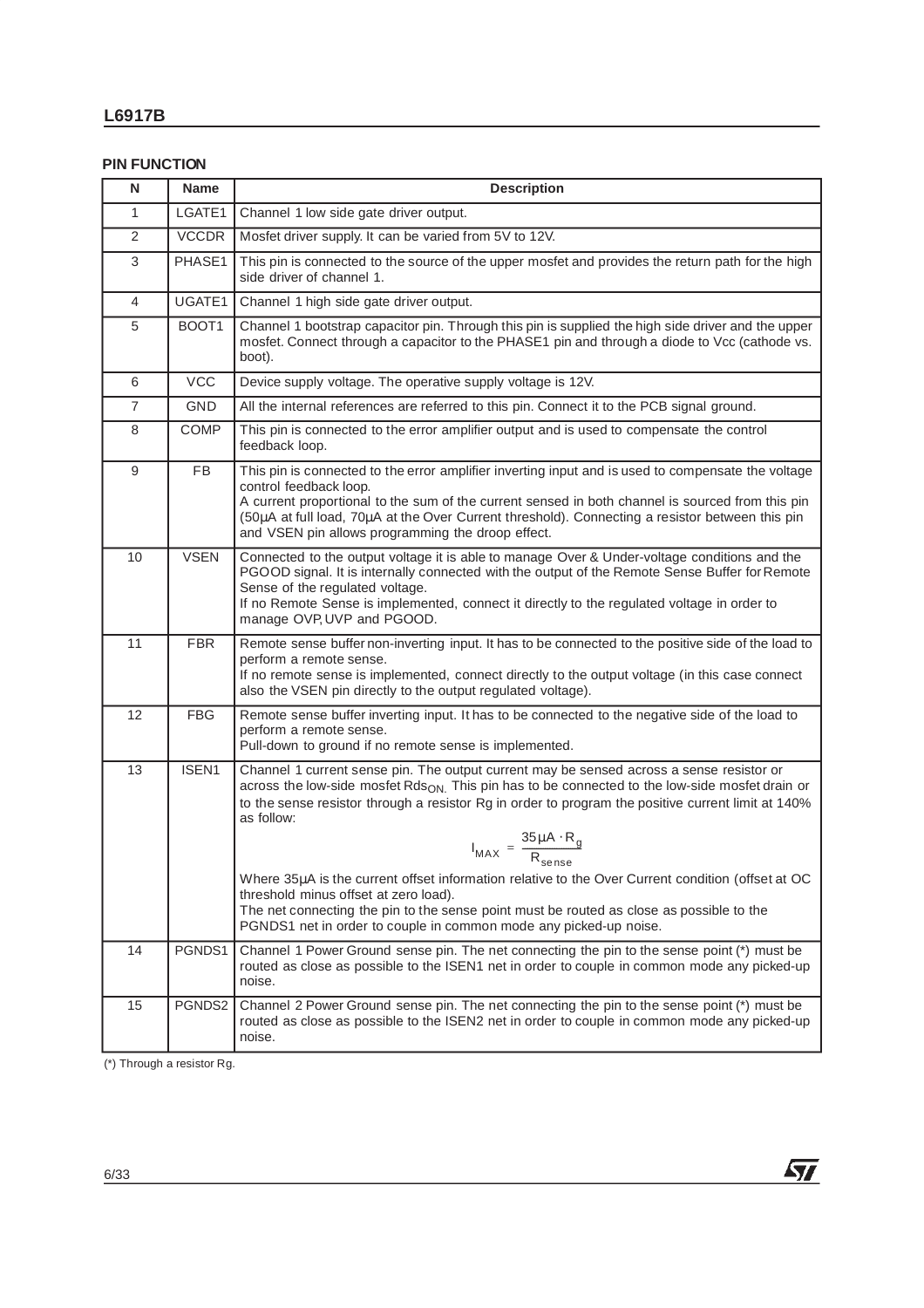**PIN FUNCTION** (continued)

| N     | <b>Name</b>                  | <b>Description</b>                                                                                                                                                                                                                                                                                                         |
|-------|------------------------------|----------------------------------------------------------------------------------------------------------------------------------------------------------------------------------------------------------------------------------------------------------------------------------------------------------------------------|
| 16    | ISEN <sub>2</sub>            | Channel 2 current sense pin. The output current may be sensed across a sense resistor or<br>across the low-side mosfet $Rds_{ON}$ . This pin has to be connected to the low-side mosfet drain or<br>to the sense resistor through a resistor Rg in order to program the positive current limit at 140%<br>as follow:       |
|       |                              | $I_{MAX} = \frac{35 \mu A \cdot R_g}{R_{sense}}$                                                                                                                                                                                                                                                                           |
|       |                              | Where 35μA is the current offset information relative to the Over Current condition (offset at OC<br>threshold minus offset at zero load).<br>The net connecting the pin to the sense point must be routed as close as possible to the<br>PGNDS2 net in order to couple in common mode any picked-up noise.                |
| 17    | OSC/<br>INH/<br><b>FAULT</b> | Oscillator switching frequency pin. Connecting an external resistor from this pin to GND, the<br>external frequency is increased according to the equation:                                                                                                                                                                |
|       |                              | $f_S = 300KHz + \frac{14.82 \cdot 10^6}{R_{OSC}(K\Omega)}$                                                                                                                                                                                                                                                                 |
|       |                              | Connecting a resistor from this pin to Vcc (12V), the switching frequency is reduced according to<br>the equation:                                                                                                                                                                                                         |
|       |                              | $f_S = 300K$ Hz $-\frac{12.91 \cdot 10^7}{R_{OSC}(K\Omega)}$                                                                                                                                                                                                                                                               |
|       |                              | If the pin is not connected, the switching frequency is 300KHz.<br>Forcing the pin to a voltage lower than 0.8V, the device stop operation and enter the inhibit state.<br>The pin is forced high when an over or under voltage is detected. This condition is latched; to<br>recover it is necessary turn off and on VCC. |
| 18-22 | $VID4-0$                     | Voltage IDentification pins. These input are internally pulled-up and TTL compatible. They are<br>used to program the output voltage as specified in Table 1 and to set the power good thresholds.<br>Connect to GND to program a '0' while leave floating to program a '1'.                                               |
| 23    | <b>PGOOD</b>                 | This pin is an open collector output and is pulled low if the output voltage is not within the above<br>specified thresholds.<br>If not used may be left floating.                                                                                                                                                         |
| 24    | BOOT <sub>2</sub>            | Channel 2 bootstrap capacitor pin. Through this pin is supplied the high side driver and the upper<br>mosfet. Connect through a capacitor to the PHASE2 pin and through a diode to Vcc (cathode vs.<br>boot).                                                                                                              |
| 25    | UGATE2                       | Channel 2 high side gate driver output.                                                                                                                                                                                                                                                                                    |
| 26    | PHASE2                       | This pin is connected to the source of the upper mosfet and provides the return path for the high<br>side driver of channel 2.                                                                                                                                                                                             |
| 27    | LGATE <sub>2</sub>           | Channel 2 low side gate driver output.                                                                                                                                                                                                                                                                                     |
| 28    | <b>PGND</b>                  | Power ground pin. This pin is common to both sections and it must be connected through the<br>closest path to the low side mosfets source pins in order to reduce the noise injection into the<br>device.                                                                                                                  |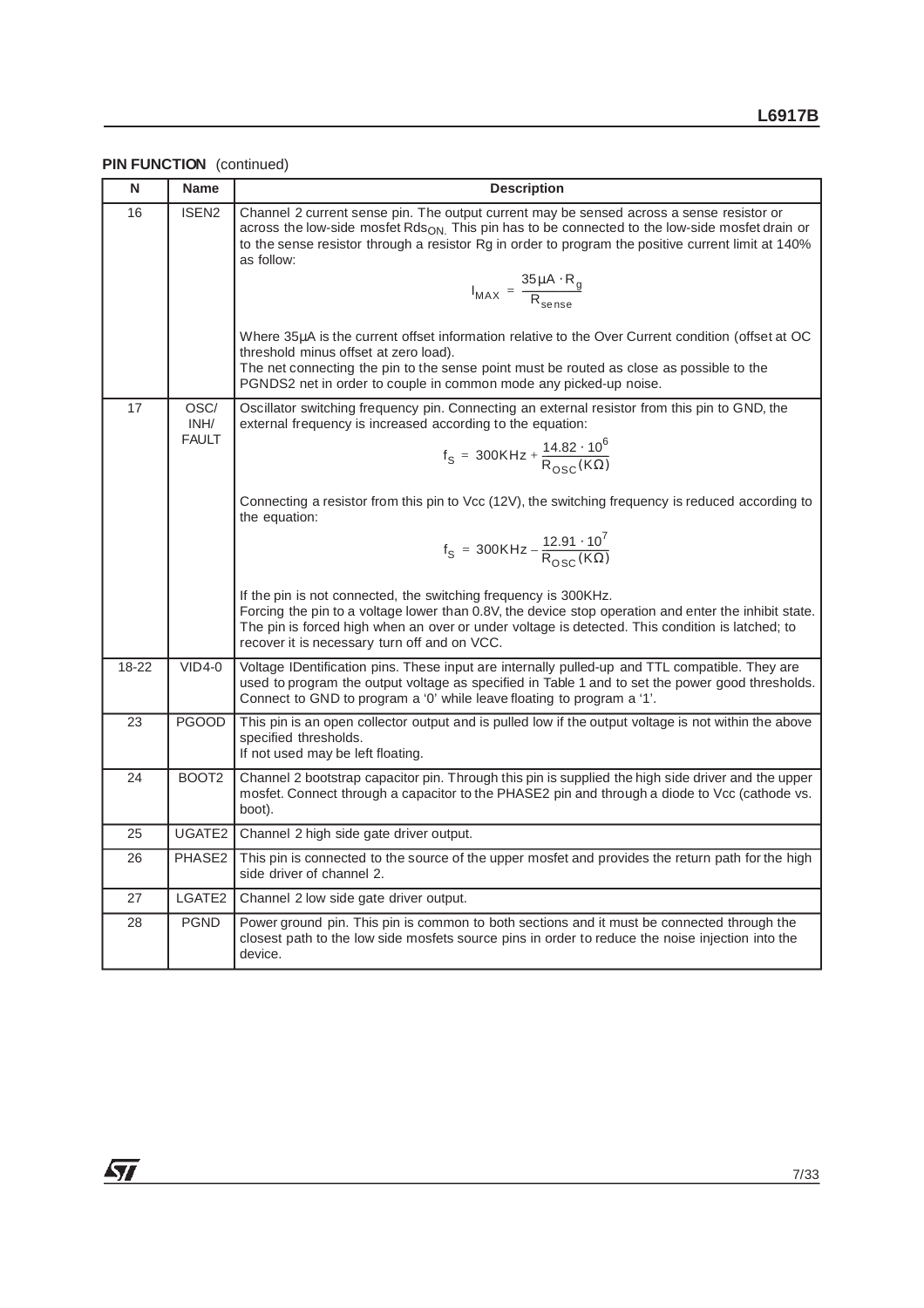## **L6917B**

#### **Device Description**

The device is an integrated circuit realized in BCD technology. It provides complete control logic and protections for a high performance dual-phase step-down DC-DC converter optimized for microprocessor power supply. It is designed to drive N Channel MOSFETs in a dual-phase synchronous-rectified buck topology. A 180 deg phase shift is provided between the two phases allowing reduction in the input capacitor current ripple, reducing also the size and the losses. The output voltage of the converter can be precisely regulated, programming the VID pins, from 1.100V to 1.850V with 25mV binary steps, with a maximum tolerance of  $\pm 0.8$ % over temperature and line voltage variations. The device provides an average current-mode control with fast transient response. It includes a 300kHz free-running oscillator adjustable up to 600kHz. The error amplifier features a 15V/µs slew rate that permits high converter bandwidth for fast transient performances. Current information is read across the lower mosfets r<sub>DSON</sub> or across a sense resistor in fully differential mode. The current information corrects the PWM output in order to equalize the average current carried by each phase. Current sharing between the two phases is then limited at ±10% over static and dynamic conditions. The device protects against over-current, with an OC threshold for each phase, entering in constant current mode. Since the current is read across the low side mosfets, the constant current keeps constant the bottom of the inductors current triangular waveform. When an under voltage is detected the device latches and the FAULT pin is driven high. The device performs also over voltage protection that disable immediately the device turning ON the lower driver and driving high the FAULT pin.

#### **Oscillator**

The device has been designed in order to operate an each phase at the same switching frequency of the internal oscillator. So, input and output resulting frequency is doubled.

The switching frequency is internally fixed to 300kHz. The internal oscillator generates the triangular waveform for the PWM charging and discharging with a constant current an internal capacitor. The current delivered to the oscillator is typically 25µA and may be varied using an external resistor (ROSC) connected between OSC pin and GND or Vcc. Since the OSC pin is maintained at fixed voltage (typ). 1.235V, the frequency is varied proportionally to the current sunk (forced) from (into) the pin considering the internal gain of 12KHz/µA.

In particular connecting it to GND the frequency is increased (current is sunk from the pin), while connecting ROSC to Vcc=12V the frequency is reduced (current is forced into the pin), according to the following relationships:

$$
R_{\textrm{OSC}} vs.\; \textrm{GND:}\;\; f_S\; =\; 300 \textrm{kHz} + \frac{1.237}{R_{\textrm{OSC}}(K\Omega)} \cdot 12 \frac{\textrm{kHz}}{\mu\text{A}}\; =\; 300 \textrm{kHz} + \frac{14.82 \cdot 10^6}{R_{\textrm{OSC}}(K\Omega)}
$$

$$
R_{\rm OSC} \text{vs. 12V: } f_S = 300 \text{kHz} - \frac{12 - 1.237}{R_{\rm OSC}(K\Omega)} \cdot 12 \frac{\text{kHz}}{\mu\text{A}} = 300 \text{kHz} - \frac{12.918 \cdot 10^7}{R_{\rm OSC}(K\Omega)}
$$

Note that forcing a 25µA current into this pin, the device stops switching because no current is delivered to the oscillator.



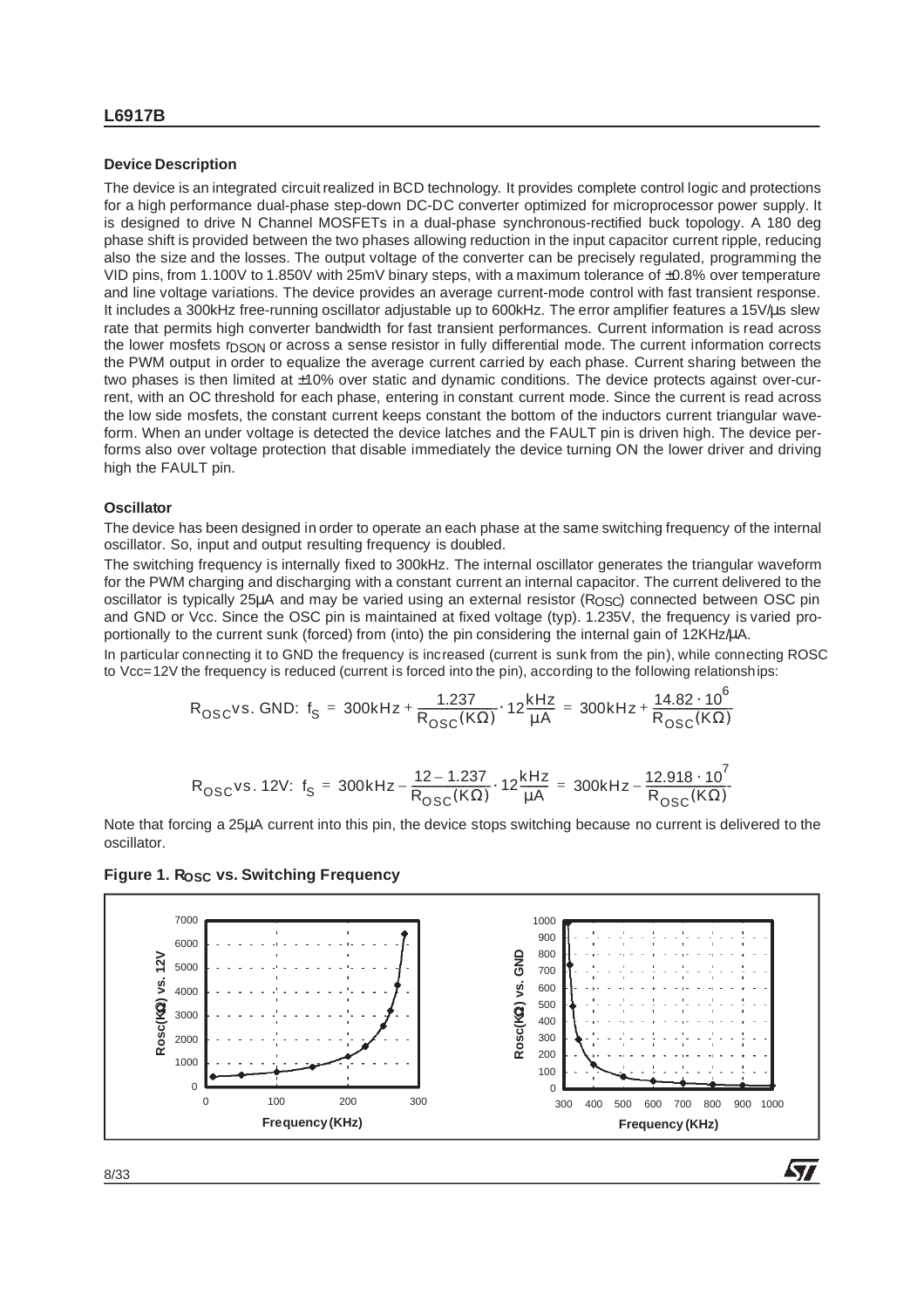#### **Digital to Analog Converter**

The built-in digital to analog converter allows the adjustment of the output voltage from 1.100V to 1.850V with 25mV as shown in the previous table 1. The internal reference is trimmed to ensure the precision of 0.8% and a zero temperature coefficient around 70°C. The internal reference voltage for the regulation is programmed by the voltage identification (VID) pins. These are TTL compatible inputs of an internal DAC that is realized by means of a series of resistors providing a partition of the internal voltage reference. The VID code drives a multiplexer that selects a voltage on a precise point of the divider. The DAC output is delivered to an amplifier obtaining the VPROG voltage reference (i.e. the set-point of the error amplifier). Internal pull-ups are provided (realized with a 5µA current generator up to 3.3V max); in this way, to program a logic "1" it is enough to leave the pin floating, while to program a logic "0" it is enough to short the pin to GND.

The voltage identification (VID) pin configuration also sets the power-good thresholds (PGOOD) and the overvoltage protection (OVP) thresholds.

#### **Soft Start and INHIBIT**

At start-up a ramp is generated increasing the loop reference from 0V to the final value programmed by VID in 2048 clock periods as shown in figure 2.

Before soft start, the lower power MOS are turned ON after that V<sub>CCDR</sub> reaches 2V (independently by Vcc value) to discharge the output capacitor and to protect the load from high side mosfet failures. Once soft start begins, the reference is increased; when it reaches the bottom of the oscillator triangular waveform (1V typ) also the upper MOS begins to switch and the output voltage starts to increase with closed loop regulation.. At the end of the digital soft start, the Power Good comparator is enabled and the PGOOD signal is then driven high (See fig. 2). The Under Voltage comparator enabled when the reference voltage reaches 0.8V.

The Soft-Start will not take place, if both V<sub>CC</sub> and VCCDR pins are not above their own turn-on thresholds. During normal operation, if any under-voltage is detected on one of the two supplies the device shuts down.

Forcing the OSC/INH/FAULT pin to a voltage lower than 0.8V the device enter in INHIBIT mode: all the power mosfets are turned off until this condition is removed. When this pin is freed, the OSC/INH/FAULT pin reaches the band-gap voltage and the soft start begins.



#### **Figure 2. Soft Start**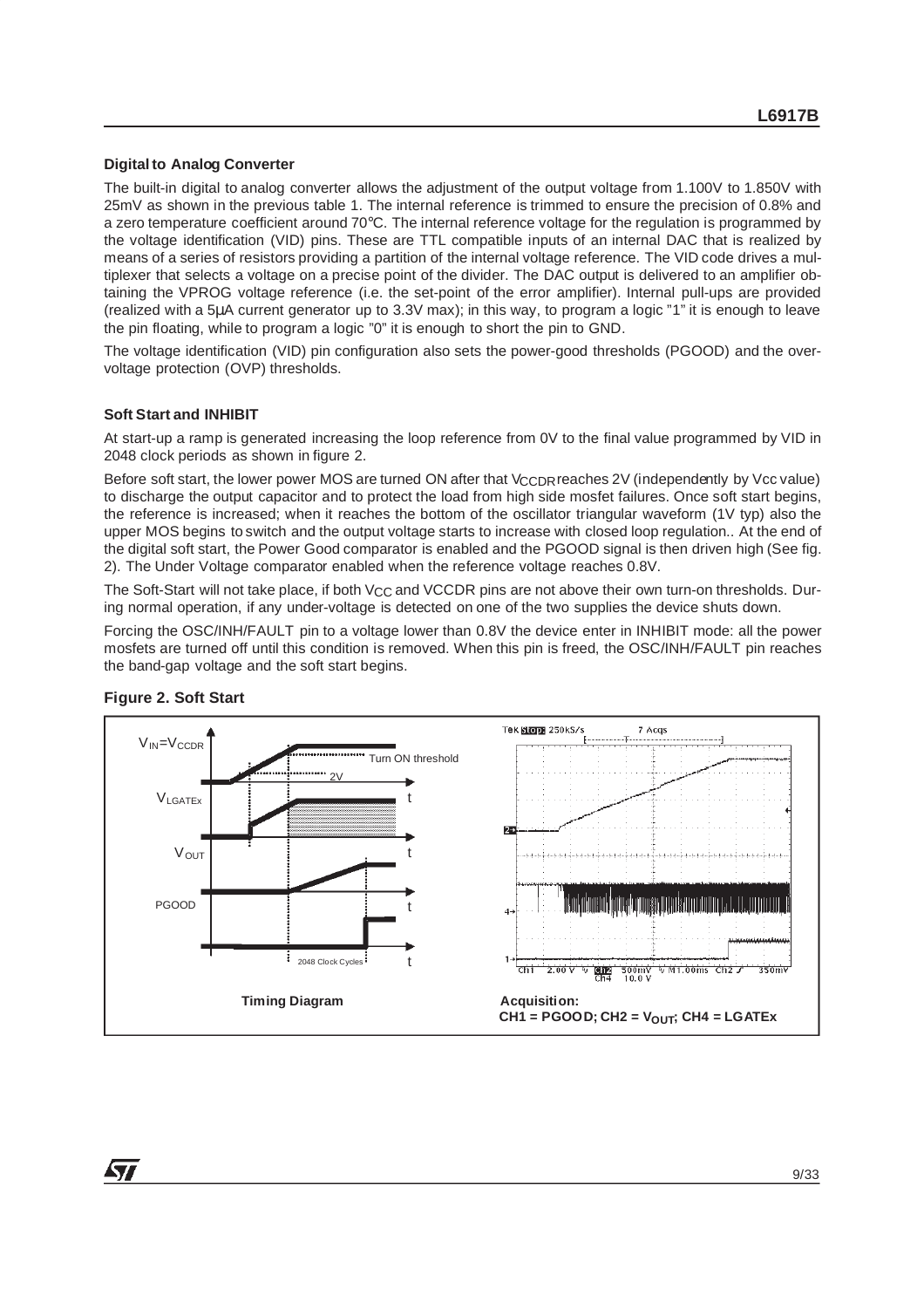#### **Driver Section**

The integrated high-current drivers allow using different types of power MOS (also multiple MOS to reduce the RDSON), maintaining fast switching transition.

The drivers for the high-side mosfets use BOOTx pins for supply and PHASEx pins for return. The drivers for the low-side mosfets use VCCDRV pin for supply and PGND pin for return. A minimum voltage of 4.6V at VC-CDRV pin is required to start operations of the device.

The controller embodies a sophisticated anti-shoot-through system to minimize low side body diode conduction time maintaining good efficiency saving the use of Schottky diodes. The dead time is reduced to few nanoseconds assuring that high-side and low-side mosfets are never switched on simultaneously: when the high-side mosfet turns off, the voltage on its source begins to fall; when the voltage reaches 2V, the low-side mosfet gate drive is applied with 30ns delay. When the low-side mosfet turns off, the voltage at LGATEx pin is sensed. When it drops below 1V, the high-side mosfet gate drive is applied with a delay of 30ns. If the current flowing in the inductor is negative, the source of high-side mosfet will never drop. To allow the turning on of the low-side mosfet even in this case, a watchdog controller is enabled: if the source of the high-side mosfet don't drop for more than 240ns, the low side mosfet is switched on so allowing the negative current of the inductor to recirculate. This mechanism allows the system to regulate even if the current is negative.

The BOOTx and VCCDR pins are separated from IC's power supply (VCC pin) as well as signal ground (SGND pin) and power ground (PGND pin) in order to maximize the switching noise immunity. The separated supply for the different drivers gives high flexibility in mosfet choice, allowing the use of logic-level mosfet. Several combination of supply can be chosen to optimize performance and efficiency of the application. Power conversion is also flexible, 5V or 12V bus can be chosen freely.

The peak current is shown for both the upper and the lower driver of the two phases in figure 3. A 10nF capacitive load has been used. For the upper drivers, the source current is 1.9A while the sink current is 1.5A with VBOOT-VPHASE = 12V; similarly, for the lower drivers, the source current is 2.4A while the sink current is 2A with  $VCCDR = 12V$ .





## **Current Reading and Over Current**

The current flowing trough each phase is read using the voltage drop across the low side mosfets  $\eta_{\text{SON}}$  or across a sense resistor (RSENSE) and internally converted into a current. The transconductance ratio is issued by the external resistor Rg placed outside the chip between ISENx and PGNDSx pins toward the reading points. The full differential current reading rejects noise and allows to place sensing element in different locations without affecting the measurement's accuracy. The current reading circuitry reads the current during the time in

$$
\sqrt{M}
$$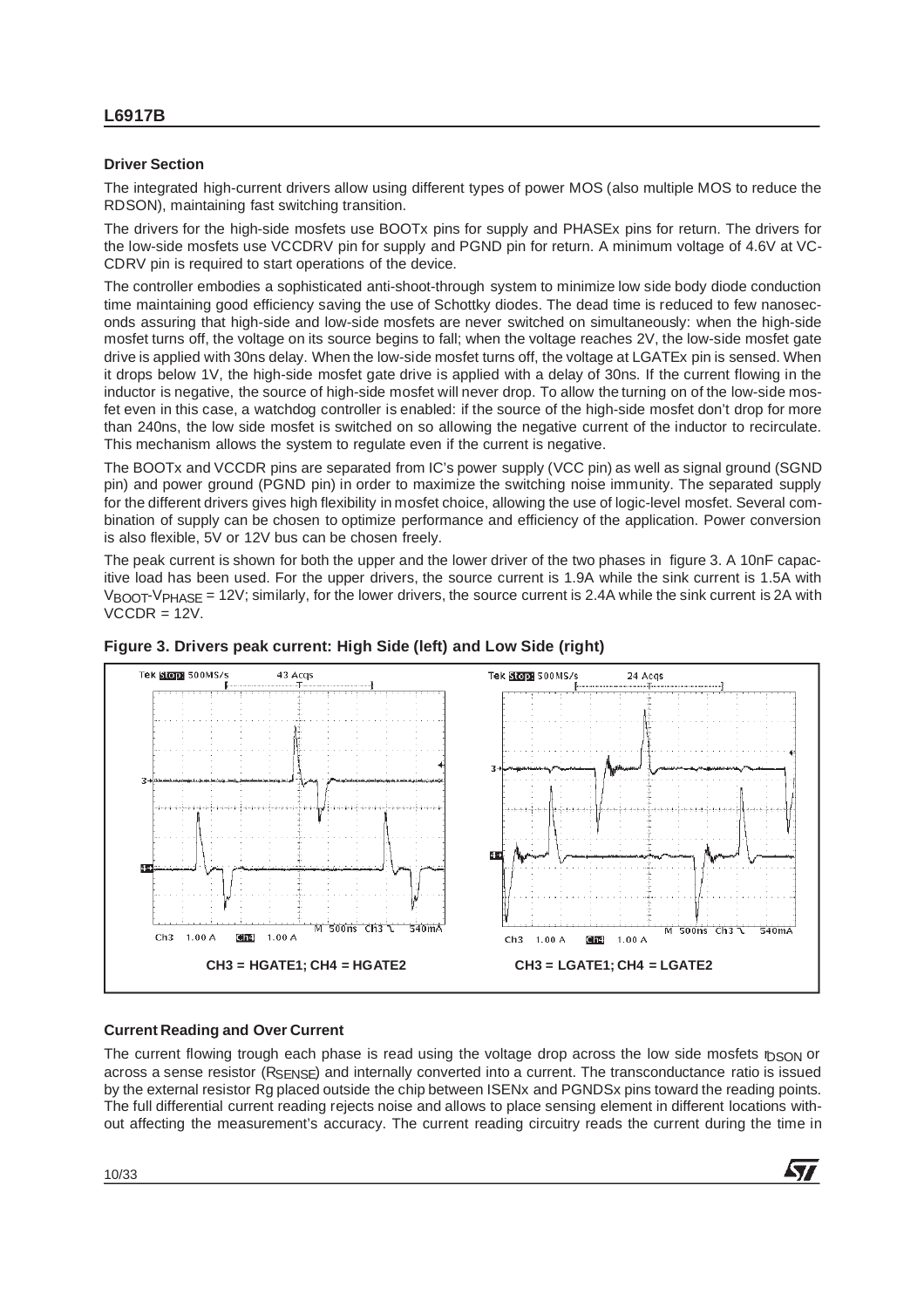which the low-side mosfet is on (OFF Time). During this time, the reaction keeps the pin ISENx and PGNDSx at the same voltage while during the time in which the reading circuitry is off, an internal clamp keeps these two pins at the same voltage sinking from the ISENx pin the necessary current.

The proprietary current reading circuit allows a very precise and high bandwidth reading for both positive and negative current. This circuit reproduces the current flowing through the sensing element using a high speed Track & Hold transconductance amplifier. In particular, it reads the current during the second half of the OFF time reducing noise injection into the device due to the mosfet turn-on (See fig. 4). Track time must be at least 200ns to make proper reading of the delivered current.



**Figure 4. Current Reading Timing (Left) and Circuit (Right)**

This circuit sources a constant 50µA current from the PGNDSx pin and keeps the pins ISENx and PGNDSx at the same voltage. Referring to figure 4, the current that flows in the ISENx pin is then given by the following equation:

$$
I_{\text{ISENx}} = 50\mu A + \frac{R_{\text{SENSE}} \cdot I_{\text{PHASE}}}{R_g} = 50\mu A + I_{\text{INFOx}}
$$

Where R<sub>SFNSF</sub> is an external sense resistor or the rds, on of the low side mosfet and Rg is the transconductance resistor used between ISENx and PGNDSx pins toward the reading points; IPHASE is the current carried by each phase and, in particular, the current measured in the middle of the oscillator period

The current information reproduced internally is represented by the second term of the previous equation as follow:

$$
I_{\text{INFOx}} = \frac{R_{\text{SENSE}} \cdot I_{\text{PHASE}}}{R_g}
$$

Since the current is read in differential mode, also negative current information is kept; this allow the device to check for dangerous returning current between the two phases assuring the complete equalization between the phase's currents.

From the current information of each phase, information about the total current delivered ( $F_B = I_{\text{INFO2}} + I_{\text{INFO2}}$ ) and the average current for each phase  $(I_{AVG} = (I_{INFO1} + I_{INFO2})/2)$  is taken.  $I_{INFOX}$  is then compared to  $I_{AVG}$ to give the correction to the PWM output in order to equalize the current carried by the two phases.

The transconductance resistor Rg has to be designed in order to have current information of 25µA per phase at full nominal load; the over current intervention threshold is set at 140% of the nominal (IINFOx = 35µA).

According to the above relationship, the limiting current  $(I_{L}||_W)$  for each phase, which has to be placed at one half of the total delivered maximum current, results:

$$
I_{LIM} = \frac{35 \mu A \cdot Rg}{R_{SENSE}} \qquad Rg = \frac{I_{LIM} \cdot R_{SENSE}}{35 \mu A}
$$

An over current is detected when the current flowing into the sense element is greater than 140% of the nominal

**AV**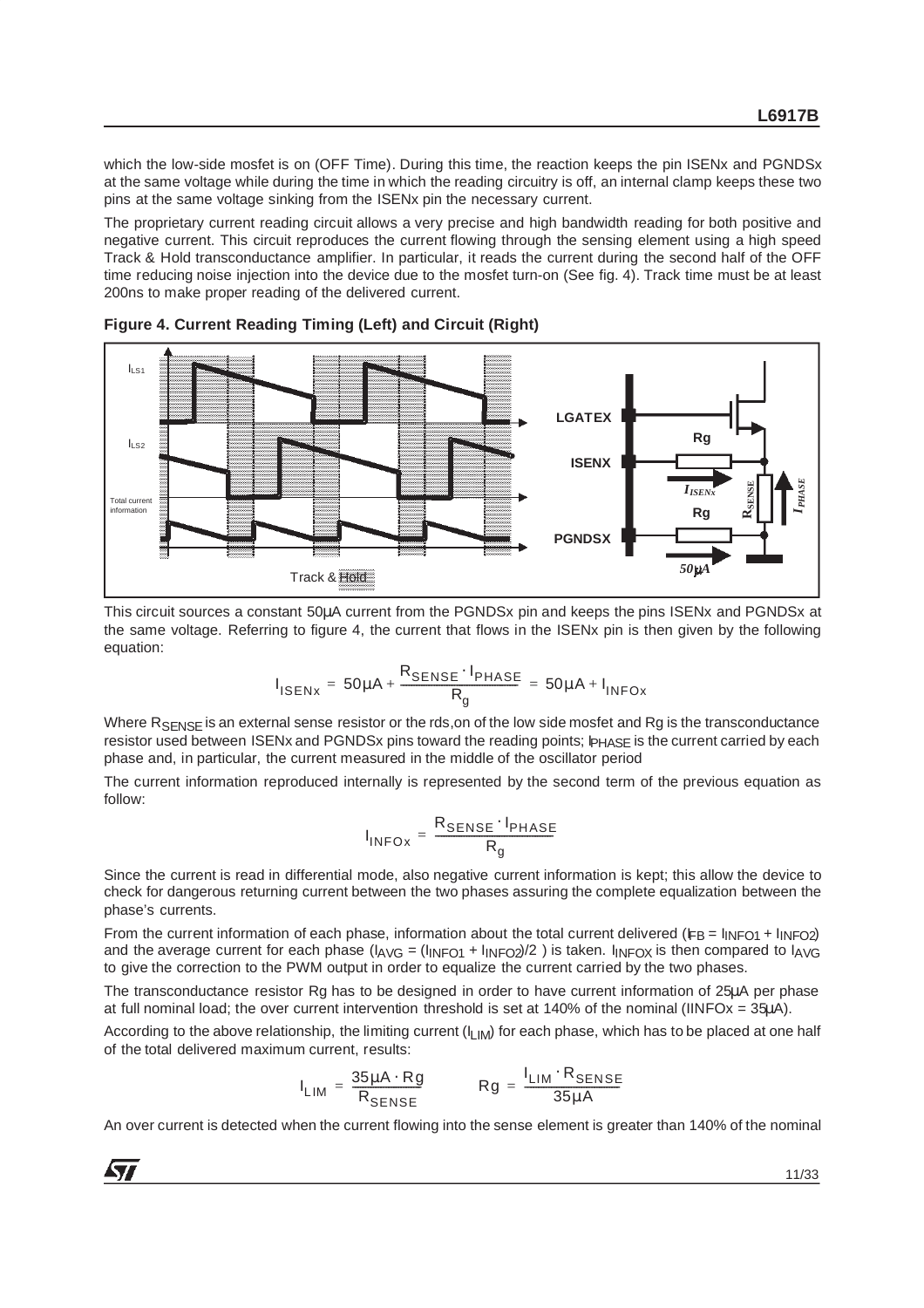current ( $I_{INFOx}$ 35µA): the device enters in Quasi-Constant-Current operation. The low-side mosfets stays ON until I<sub>INFO</sub> becomes lower than 35µA skipping clock cycles. The high side mosfets can be turned ON with a T<sub>ON</sub> imposed by the control loop at the next available clock cycle and the device works in the usual way until another OCP event is detected.

The device limits the bottom of the inductor current triangular waveform. So the average current delivered can slightly increase also in Over Current condition since the current ripple increases. In fact, the ON time increases due to the OFF time rise because of the current has to reach the 140% bottom. The worst-case condition is when the duty cycle reaches its maximum value (d=75% internally limited). When this happens, the device works in Constant Current and the output voltage decrease as the load increase. Crossing the UVP threshold causes the device to latch (FAULT pin is driven high).

Figure 5 shows this working condition





It can be observed that the peak current (Ipeak) is greater than the 140% but it can be determined as follow:

$$
Ipeak = 1.4 \cdot I_{NOM} + \frac{V_{IN} - Vout_{MIN}}{L} \cdot Ton_{MAX}
$$

Where INOM is the nominal current and VoutMIN is the minimum output voltage (VID-40% as explained below).

The device works in Constant-Current, and the output voltage decreases as the load increase, until the output voltage reaches the under-voltage threshold (Vout<sub>MIN</sub>). When this threshold is crossed, all mosfets are turned off, the FAULT pin is driven high and the device stops working. Cycle the power supply to restart operation.

The maximum average current during the Constant-Current behavior results:

$$
I_{MAX} = 1.4 \cdot I_{NOM} + 2 \cdot \frac{Ipeak - 1.4 \cdot I_{NOM}}{2}
$$

In this particular situation, the switching frequency results reduced. The ON time is the maximum allowed (Ton-MAX) while the OFF time depends on the application:

$$
T_{OFF} = L \cdot \frac{Ipeak - 1.4 \cdot I_{NOM}}{Vout} \qquad f = \frac{1}{Ton_{MAX} + T_{OFF}}
$$

Over current is set anyway when  $I_{INFOX}$  reaches 35µA. The full load value is only a convention to work with convenient values for IFB. Since the OCP intervention threshold is fixed, to modify the percentage with respect to the load value, it can be simply considered that, for example, to have on OCP threshold of 170%, this will correspond to  $I_{INFOX}$  = 35µA (IFB = 70µA). The full load current will then correspond to  $I_{INFOX}$  = 20.5µA (IFB = 41µA).

57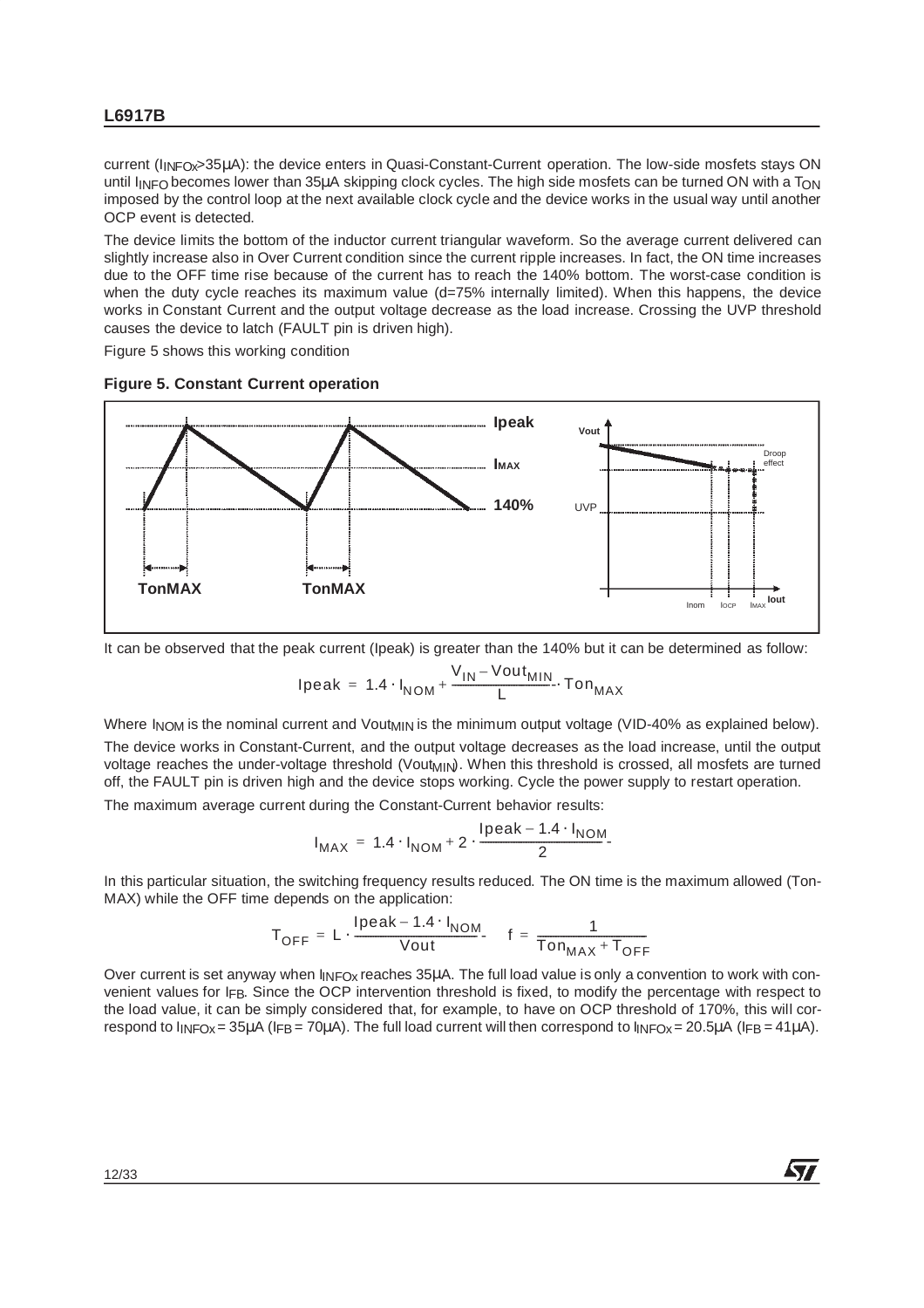#### **Integrated Droop Function**

The device uses a droop function to satisfy the requirements of high performance microprocessors, reducing the size and the cost of the output capacitor.

This method "recovers" part of the drop due to the output capacitor ESR in the load transient, introducing a dependence of the output voltage on the load current

As shown in figure 6, the ESR drop is present in any case, but using the droop function the total deviation of the output voltage is minimized. In practice the droop function introduces a static error (Vdroop in figure 6) proportional to the output current. Since the device has an average current mode regulation, the information about the total current delivered is used to implement the Droop Function. This current (equal to the sum of both  $I_{\text{NFOx}}$ ) is sourced from the FB pin. Connecting a resistor between this pin and Vout, the total current information flows only in this resistor because the compensation network between FB and COMP has always a capacitor in series (See fig. 7). The voltage regulated is then equal to:

$$
V_{OUT} = V_{ID} - R_{FB} \cdot I_{FB}
$$

Since IFB depends on the current information about the two phases, the output characteristic vs. load current is given by:

$$
V_{OUT} = VID - R_{FB} \cdot \frac{R_{SENSE}}{Rg} \cdot I_{OUT}
$$

**Figure 6. Output transient response without (a) and with (b) the droop function**







The feedback current is equal to 50µA at nominal full load (IFB =  $I_{\text{INFO1}} + I_{\text{INFO2}}$ ) and 70µA at the OC threshold, so the maximum output voltage deviation is equal to:

∆VFULL\_POSITIVE\_LOAD = +RFB · 50µA ∆VPOSITIVE\_OC\_THRESHOLD= +RFB · 70µA

Droop function is provided only for positive load; if negative load is applied, and then  $I_{\text{NFOx}}$  < 0, no current is sunk from the FB pin. The device regulates at the voltage programmed by the VID.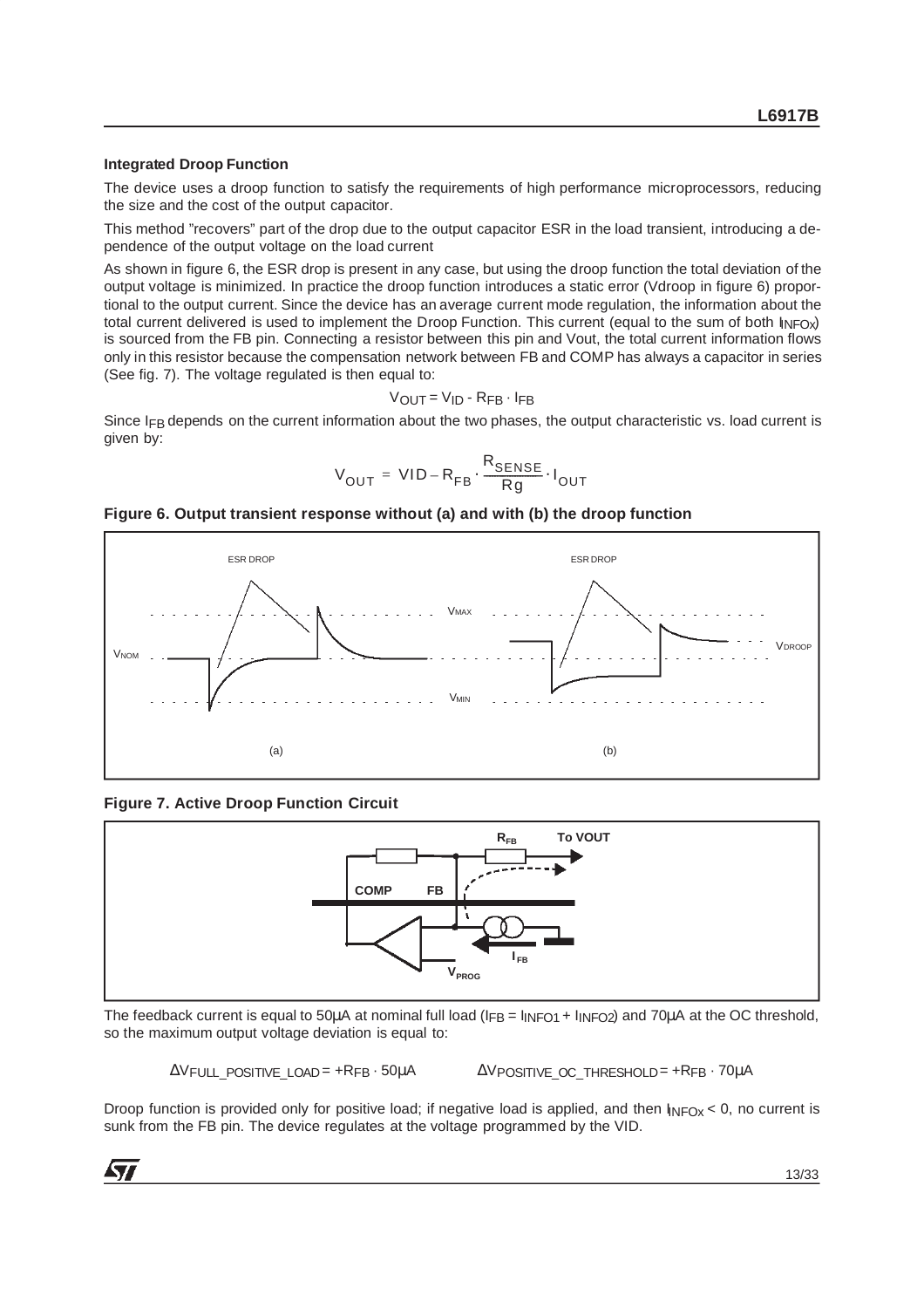#### **Output Voltage Protection and Power Good**

The output voltage is monitored by pin VSEN. If it is not within +12/-10% (typ.) of the programmed value, the powergood output is forced low. Power good is an open drain output and it is enabled only after the soft start is finished (2048 clock cycles after start-up).

The device provides over voltage protection; when the voltage sensed by the VSEN pin reaches 2.1V (typ.), the controller permanently switches on both the low-side mosfets and switches off both the high-side mosfets in order to protect the CPU. The OSC/INH/FAULT pin is driven high (5V) and power supply (Vcc) turn off and on is required to restart operations. The over Voltage percentage is set by the ratio between the OVP threshold (set at 2.1V) and the reference programmed by VID.

$$
OVP[\%] = \frac{2.1 \text{V}}{\text{Reference Voltage (VID)}} - 100
$$

Under voltage protection is also provided. If the output voltage drops below the 60% of the reference voltage for more than one clock period the device turns off and the FAULT pin is driven high.

Both Over Voltage and Under Voltage are active also during soft start (Under Voltage after than Vout reaches 0.8V). During soft-start the reference voltage used to determine the OV and UV thresholds is the increasing voltage driven by the 2048 soft start digital counter.

#### **Remote Voltage Sense**

A remote sense buffer is integrated into the device to allow output voltage remote sense implementation without any additional external components. In this way, the output voltage programmed is regulated between the remote buffer inputs compensating motherboard trace losses or connector losses if the device is used for a VRM module. The very low offset amplifier senses the output voltage remotely through the pins FBR and FBG (FBR is for the regulated voltage sense while FBG is for the ground sense) and reports this voltage internally at VSEN pin with unity gain eliminating the errors.

If remote sense is not required, the output voltage is sensed by the VSEN pin connecting it directly to the output voltage. In this case the FBG and FBR pins must be connected anyway to the regulated voltage.

#### **Input Capacitor**

The input capacitor is designed considering mainly the input rms current that depends on the duty cycle as reported in figure 8. Considering the dual-phase topology, the input rms current is highly reduced comparing with a single phase operation.



**Figure 8. Input rms Current vs. Duty Cycle (D) and Driving Relationships**

It can be observed that the input rms value is one half of the single-phase equivalent input current in the worst case condition that happens for  $D = 0.25$  and  $D = 0.75$ .

57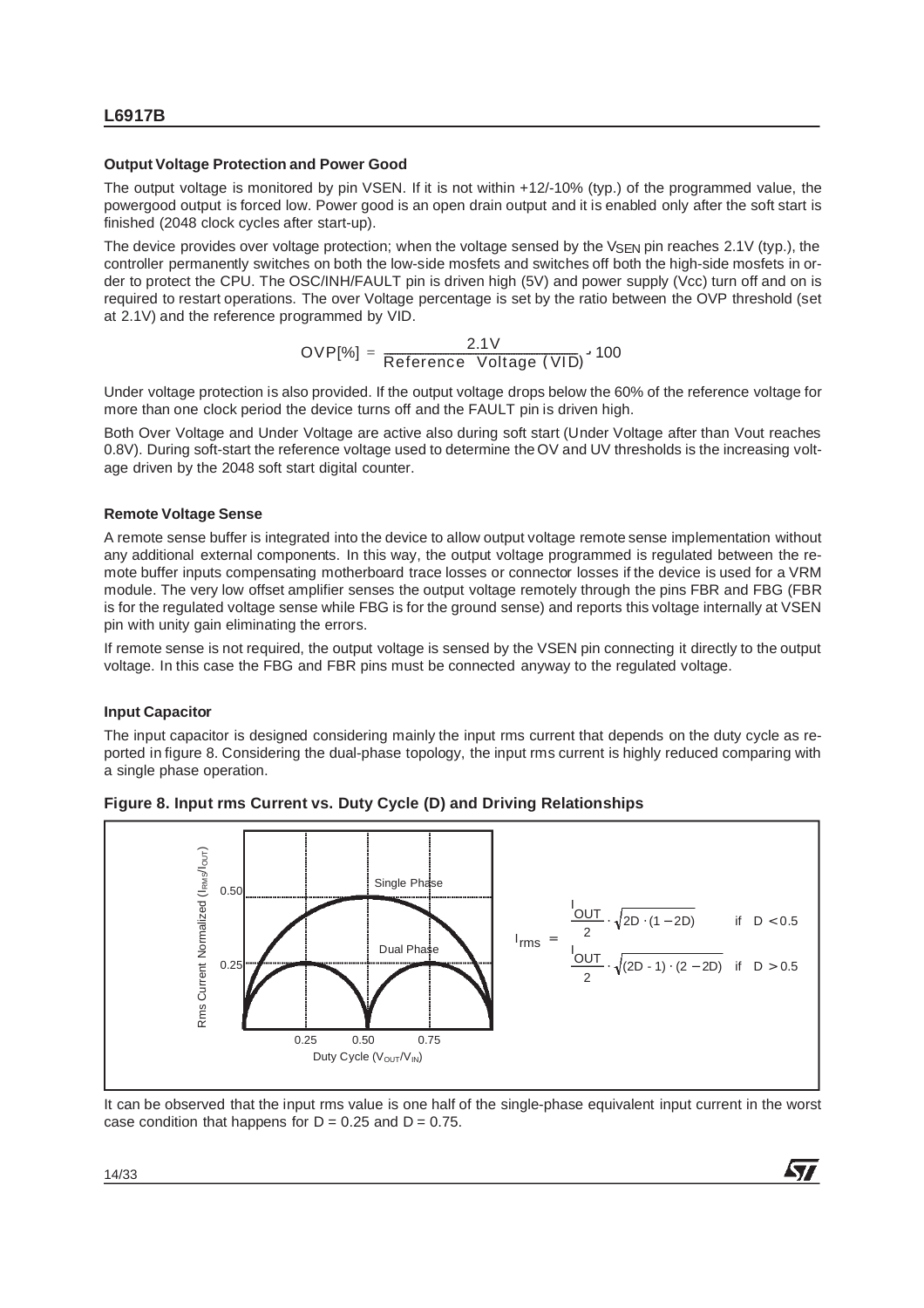The power dissipated by the input capacitance is then equal to:

$$
P_{RMS} = ESR \cdot (I_{RMS})^2
$$

Input capacitor is designed in order to sustain the ripple relative to the maximum load duty cycle. To reach the high rms value needed by the CPU power supply application and also to minimize components cost, the input capacitance is realized by more than one physical capacitor. The equivalent rms current is simply the sum of the single capacitor's rms current.

Input bulk capacitor must be equally divided between high-side drain mosfets and placed as close as possible to reduce switching noise above all during load transient. Ceramic capacitor can also introduce benefits in high frequency noise decoupling, noise generated by parasitic components along power path.

#### **Output Capacitor**

Since the microprocessors require a current variation beyond 50A doing load transients, with a slope in the range of tenth A/µs, the output capacitor is a basic component for the fast response of the power supply.

Dual phase topology reduces the amount of output capacitance needed because of faster load transient response (switching frequency is doubled at the load connections). Current ripple cancellation due to the 180° phase shift between the two phases also reduces requirements on the output ESR to sustain a specified voltage ripple.

When a load transient is applied to the converter's output, for first few microseconds the current to the load is supplied by the output capacitors. The controller recognizes immediately the load transient and increases the duty cycle, but the current slope is limited by the inductor value.

The output voltage has a first drop due to the current variation inside the capacitor (neglecting the effect of the ESL):

$$
\Delta V_{OUT} = \Delta I_{OUT} \cdot ESR
$$

A minimum capacitor value is required to sustain the current during the load transient without discharge it. The voltage drop due to the output capacitor discharge is given by the following equation:

$$
\Delta V_{OUT} = \frac{\Delta I_{OUT}^2 \cdot L}{2 \cdot C_{OUT} \cdot (V_{INMIN} \cdot D_{MAX} - V_{OUT})}
$$

Where D<sub>MAX</sub> is the maximum duty cycle value. The lower is the ESR, the lower is the output drop during load transient and the lower is the output voltage static ripple.

#### **Inductor design**

The inductance value is defined by a compromise between the transient response time, the efficiency, the cost and the size. The inductor has to be calculated to sustain the output and the input voltage variation to maintain the ripple current ∆IL between 20% and 30% of the maximum output current. The inductance value can be calculated with this relationship:

$$
L = \frac{V_{IN} - V_{OUT}}{fs \cdot \Delta I_L} \cdot \frac{V_{OUT}}{V_{IN}}
$$

Where f<sub>SW</sub> is the switching frequency,  $V_{\text{IN}}$  is the input voltage and  $V_{\text{OUT}}$  is the output voltage.

Increasing the value of the inductance reduces the ripple current but, at the same time, reduces the converter response time to a load transient. The response time is the time required by the inductor to change its current from initial to final value. Since the inductor has not finished its charging time, the output current is supplied by the output capacitors. Minimizing the response time can minimize the output capacitance required.

The response time to a load transient is different for the application or the removal of the load: if during the application of the load the inductor is charged by a voltage equal to the difference between the input and the output

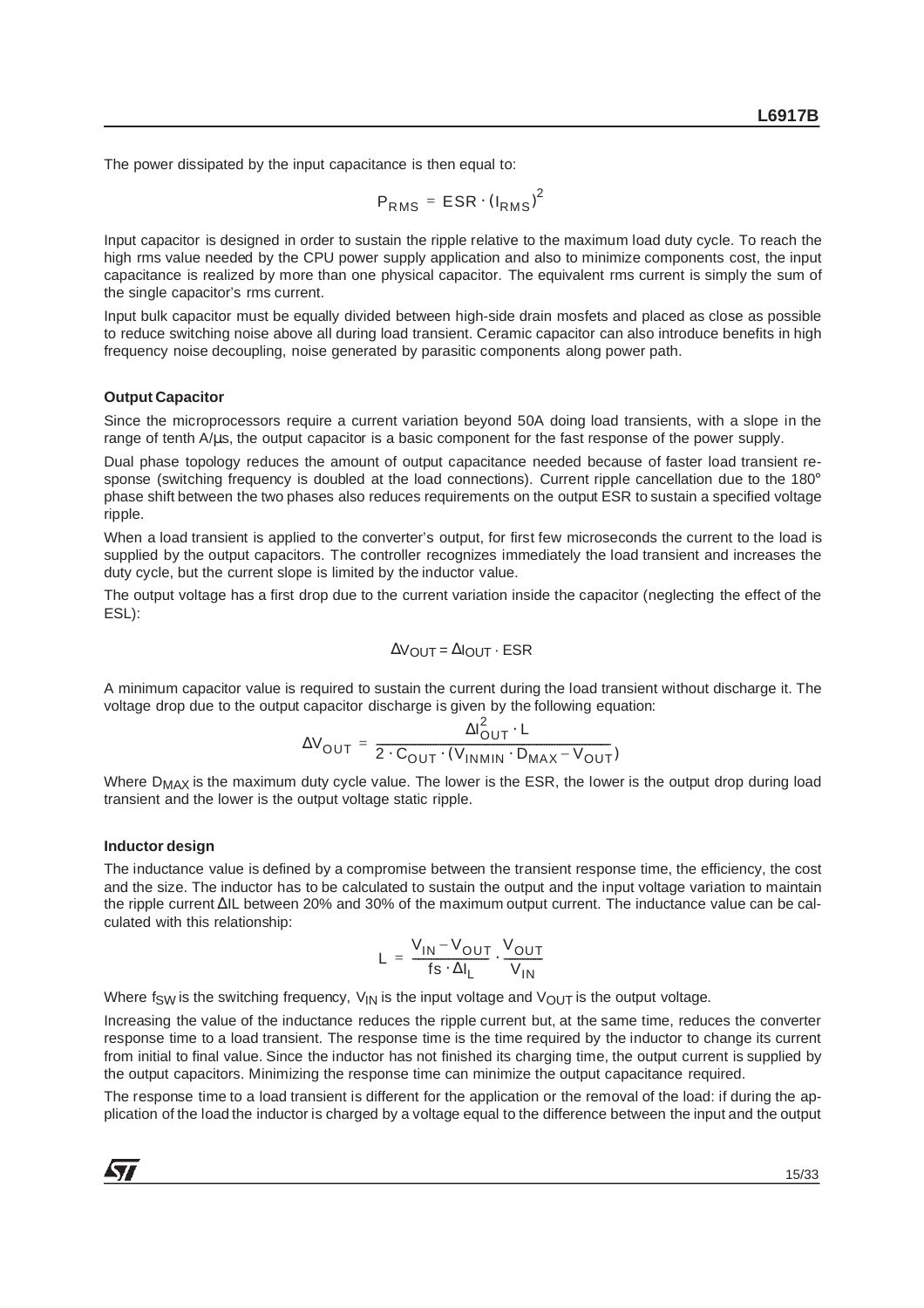voltage, during the removal it is discharged only by the output voltage. The following expressions give approximate response time for ∆I load transient in case of enough fast compensation network response:

$$
t_{application} = \frac{L \cdot \Delta I}{V_{IN} - V_{OUT}}
$$
  $t_{removal} = \frac{L \cdot \Delta I}{V_{OUT}}$ 

The worst condition depends on the input voltage available and the output voltage selected. Anyway the worst case is the response time after removal of the load with the minimum output voltage programmed and the maximum input voltage available.

#### Figure 9. Inductor ripple current vs V<sub>out</sub>



#### **MAIN CONTROL LOOP**

The L6917B control loop is composed by the Current Sharing control loop and the Average Current Mode control loop. Each loop gives, with a proper gain, the correction to the PWM in order to minimize the error in its regulation: the Current Sharing control loop equalize the currents in the inductors while the Average Current Mode control loop fixes the output voltage equal to the reference programmed by VID. Figure 10 reports the block diagram of the main control loop.

**Figure 10. Main Control Loop Diagram**

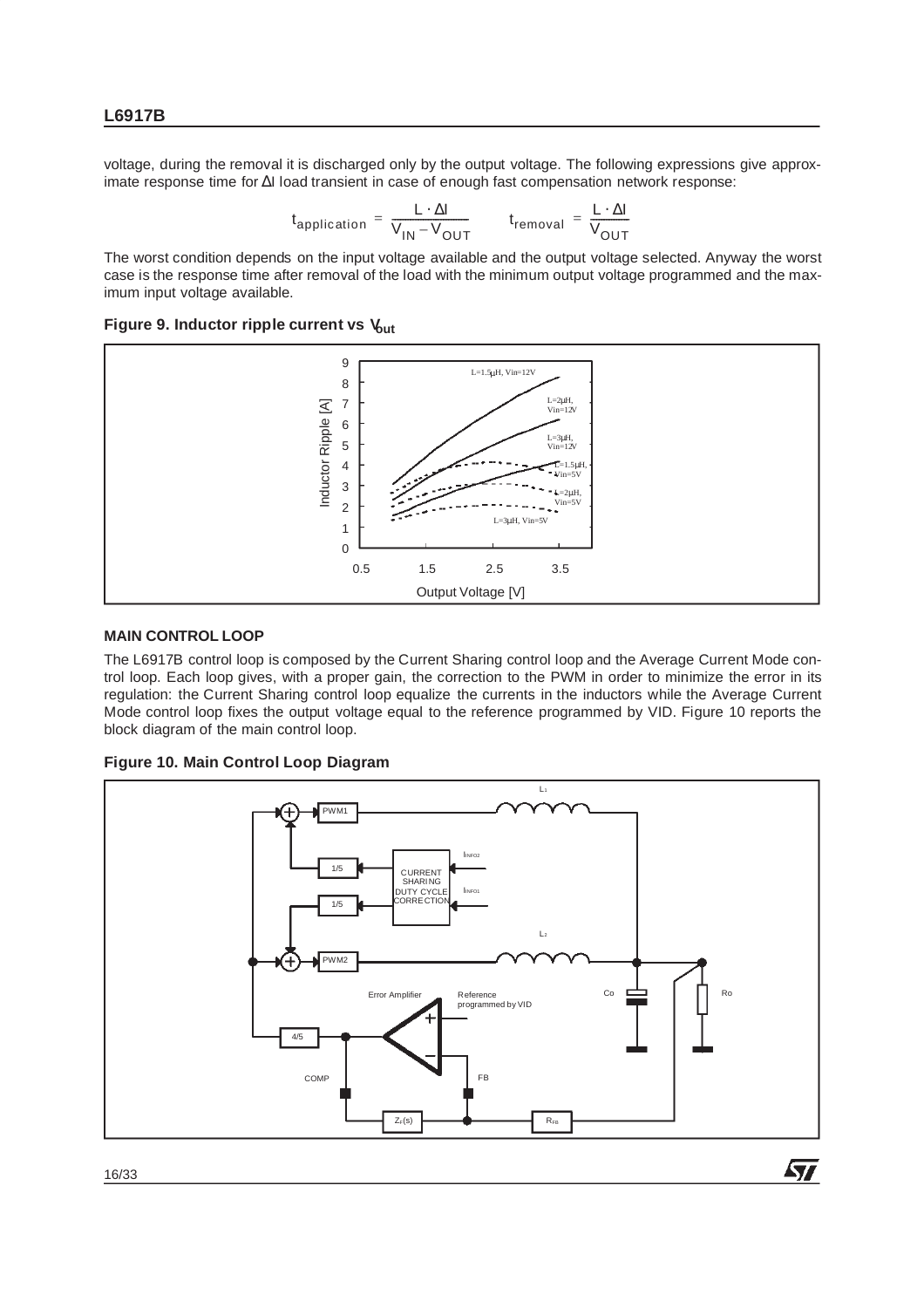## ■ Current Sharing (CS) Control Loop

Active current sharing is implemented using the information from Tran conductance differential amplifier in an average current mode control scheme. A current reference equal to the average of the read current ( $I_{AVG}$ ) is internally built; the error between the read current and this reference is converted to a voltage with a proper gain and it is used to adjust the duty cycle whose dominant value is set by the error amplifier at COMP pin (See fig. 11).

The current sharing control is a high bandwidth control loop allowing current sharing even during load transients.

The current sharing error is affected by the choice of external components; choose precise Rg resistor  $(\pm 1\%$  is necessary) to sense the current. The current sharing error is internally dominated by the voltage offset of Tran conductance differential amplifier; considering a voltage offset equal to 2mV across the sense resistor, the current reading error is given by the following equation:

$$
\frac{\Delta I_{READ}}{I_{MAX}} = \frac{2mV}{R_{SENSE} \cdot I_{MAX}}
$$

Where ∆IRFAD is the difference between one phase current and the ideal current (IMAX/2).

For Rsense =  $4m\Omega$  and Imax = 40A the current sharing error is equal to 2.5%, neglecting errors due to Rg and Rsense mismatches.



#### **Figure 11. Current Sharing Control Loop**

#### ■ **Average Current Mode (ACM) Control Loop**

The average current mode control loop is reported in figure 12. The current information IFB sourced by the FB pin flows into RFB implementing the dependence of the output voltage from the read current. The ACM control loop gain results (obtained opening the loop after the COMP pin):

$$
G_{\text{LOOP}}(s) = \frac{PWM \cdot Z_F(s) \cdot (R_{\text{DROOP}} + Z_P(s))}{(Z_P(s) + Z_L(s)) \cdot \left[\frac{Z_F(s)}{A(s)} + \left(1 + \frac{1}{A(s)}\right) \cdot R_{\text{FB}}\right]}
$$

Where:

 $-$  R<sub>DROOP</sub> =  $\frac{36136}{R}$ . R<sub>FB</sub> is the equivalent output resistance determined by the droop function; R<sub>sense</sub>  $=$   $\frac{\text{sense}}{R_g} \cdot R_{FB}$ 

**Ayr**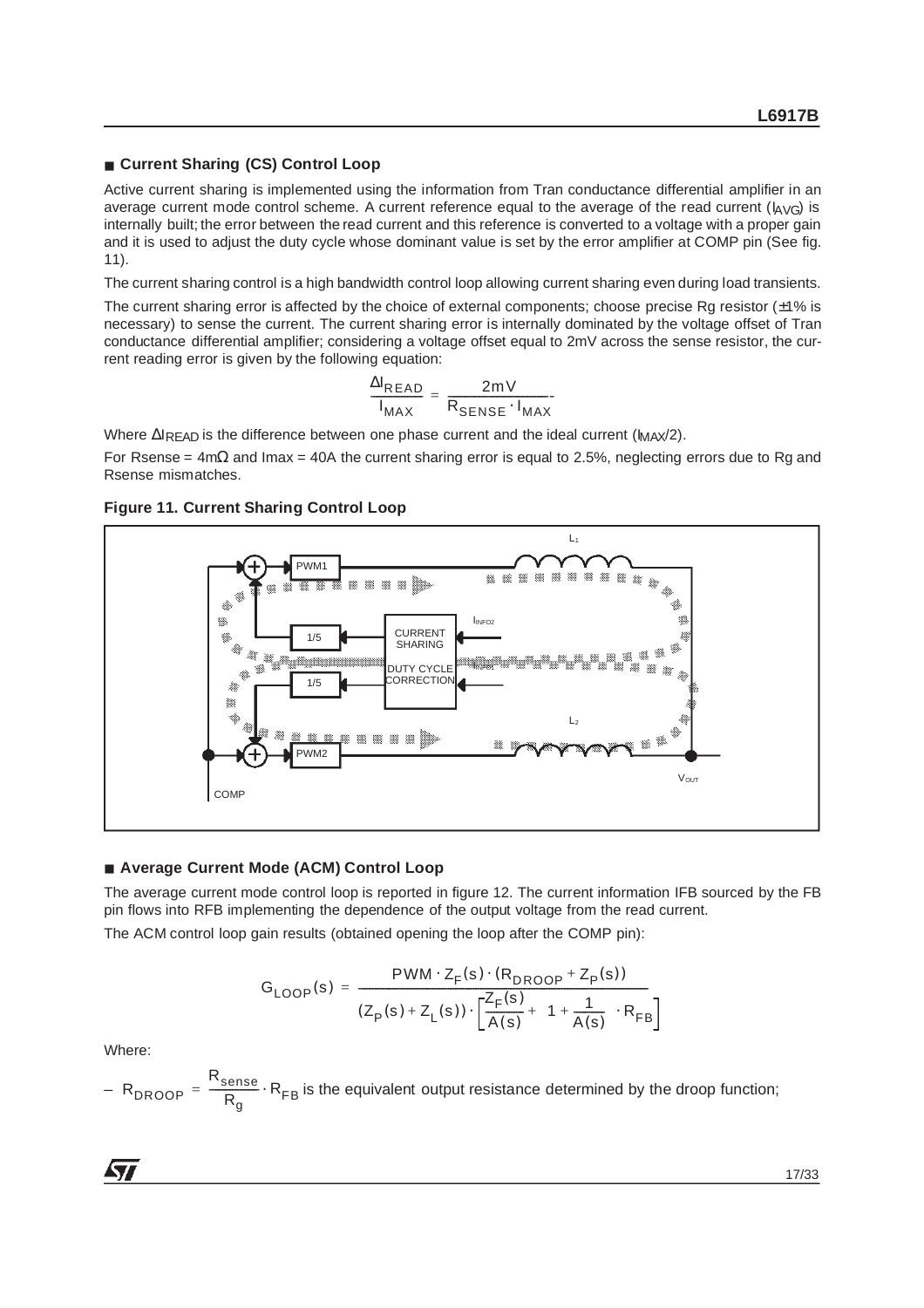- $-$  Z<sub>P</sub>(s) is the impedance resulting by the parallel of the output capacitor (and its ESR) and the applied load Ro;
- $-$  Z<sub>F</sub>(s) is the compensation network impedance;
- $-$  Z<sub>L</sub>(s) is the parallel of the two inductor impedance;
- A(s) is the error amplifier gain;

- 
$$
PWM = \frac{4}{5} \cdot \frac{\Delta V_{IN}}{\Delta V_{OSC}}
$$
 is the ACM PWM transfer function where DVosc is the oscillator ramp amplitude

and has a typical value of 2V

Removing the dependence from the Error Amplifier gain, so assuming this gain high enough, the control loop gain results:

$$
G_{\text{LOOP}}(s) = -\frac{4}{5} \cdot \frac{V_{\text{IN}}}{\Delta V_{\text{OSC}}} \cdot \frac{Z_F(s)}{Z_P(s) + Z_L(s)} \cdot \left(\frac{Rs}{Rg} + \frac{Z_P(s)}{R_{FB}}\right)
$$

With further simplifications, it results:

$$
G_{\text{LOOP}}(s) = -\frac{4}{5} \cdot \frac{V_{\text{IN}}}{\Delta V_{\text{OSC}}} \cdot \frac{Z_F(s)}{R_{FB}} \cdot \frac{Ro + R_{\text{DROOP}}}{Ro + \frac{R_L}{2}} \cdot \frac{1 + s \cdot Co \cdot (R_{\text{DROOP}} / / Ro + ESR)}{s^2 \cdot Co \cdot \frac{L}{2} + s \cdot \left[\frac{L}{2 \cdot Ro} + Co \cdot ESR + Co \cdot \frac{L}{2 \cdot Ro}\right] + 1}
$$

Considering now that in the application of interest it can be assumed that  $Ro > R$ ; ESR<<Ro and RDROOP<<br/>Ro, it results:

$$
G_{\text{LOOP}}(s) = -\frac{4}{5} \cdot \frac{V_{\text{IN}}}{\Delta V_{\text{OSC}}} \cdot \frac{Z_F(s)}{R_{FB}} \cdot \frac{1 + s \cdot Co \cdot (R_{\text{DROOP}} + ESR)}{s^2 \cdot Co \cdot \frac{L}{2} + s \cdot \left[\frac{L}{2 \cdot Ro} + Co \cdot ESR + Co \cdot \frac{L}{2 \cdot Ro}\right] + 1}
$$

The ACM control loop gain is designed to obtain a high DC gain to minimize static error and cross the 0dB axes with a constant -20dB/dec slope with the desired crossover frequency  $\omega_{T}$ . Neglecting the effect of  $Z_{F}(s)$ , the transfer function has one zero and two poles. Both the poles are fixed once the output filter is designed and the zero is fixed by ESR and the Droop resistance. To obtain the desired shape an R<sub>F</sub>-C<sub>F</sub> series network is considered for the  $Z_F(s)$  implementation. A zero at  $\omega_F=1/RFC_F$  is then introduced together with an integrator. This integrator minimizes the static error while placing the zero in correspondence with the L-C resonance a simple - 20dB/dec shape of the gain is assured (See Figure 12). In fact, considering the usual value for the output filter, the LC resonance results to be at frequency lower than the above reported zero.

#### **Figure 12. ACM Control Loop Gain Block Diagram (left) and Bode Diagram (right)**



57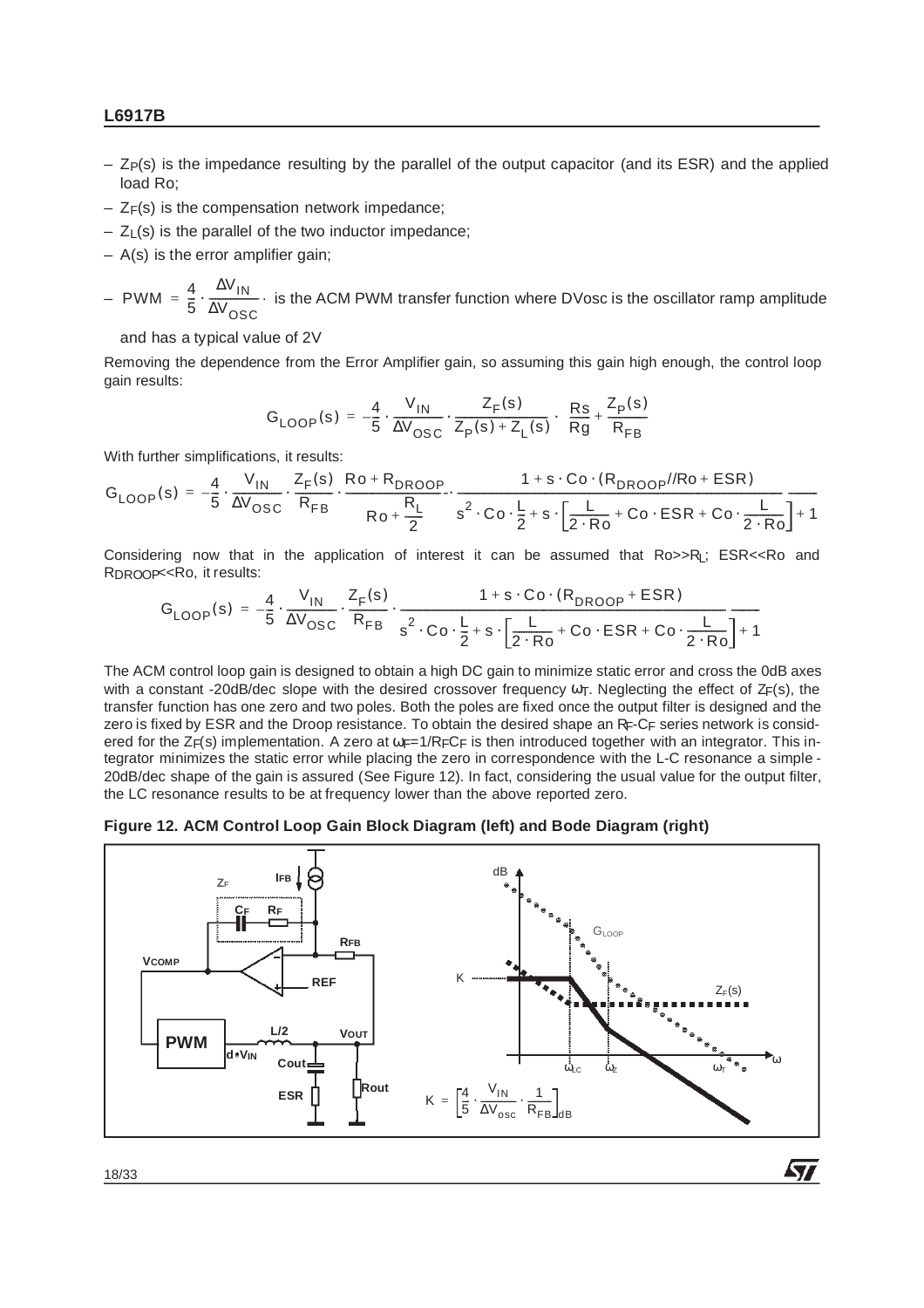Compensation network can be simply designed placing  $\omega z = \omega_1 c$  and imposing the cross-over frequency  $\omega_T$  as desired obtaining:  $\overline{\top}$ 

$$
R_F = \frac{R_{FB} \cdot \Delta V_{OSC}}{V_{IN}} \cdot \omega_T \cdot \frac{L}{2 \cdot (R_{DROOP} + ESR)} \qquad \qquad C_F = \frac{\sqrt{C_0 \cdot \frac{L}{2}}}{R_F}
$$

#### **LAYOUT GUIDELINES**

Since the device manages control functions and high-current drivers, layout is one of the most important things to consider when designing such high current applications.

A good layout solution can generate a benefit in lowering power dissipation on the power paths, reducing radiation and a proper connection between signal and power ground can optimise the performance of the control loops.

Integrated power drivers reduce components count and interconnections between control functions and drivers, reducing the board space.

Here below are listed the main points to focus on when starting a new layout and rules are suggested for a correct implementation.

#### ■ **Power Connections**

These are the connections where switching and continuous current flows from the input supply towards the load. The first priority when placing components has to be reserved to this power section, minimizing the length of each connection as much as possible.

To minimize noise and voltage spikes (EMI and losses) these interconnections must be a part of a power plane and anyway realized by wide and thick copper traces. The critical components, i.e. the power transistors, must be located as close as possible, together and to the controller. Considering that the "electrical" components reported in fig. 13 are composed by more than one "physical" component, a ground plane or "star" grounding connection is suggested to minimize effects due to multiple connections.



**Figure 13. Power connections and related connections layout guidelines (same for both phases)**

Fig. 13a shows the details of the power connections involved and the current loops. The input capacitance (CIN), or at least a portion of the total capacitance needed, has to be placed close to the power section in order to eliminate the stray inductance generated by the copper traces. Low ESR and ESL capacitors (electrolytic or Ceramic or both) are required.

## ■ **Power Connections Related.**

**Avril** 

Fig.13b shows some small signal components placement, and how and where to mix signal and power ground

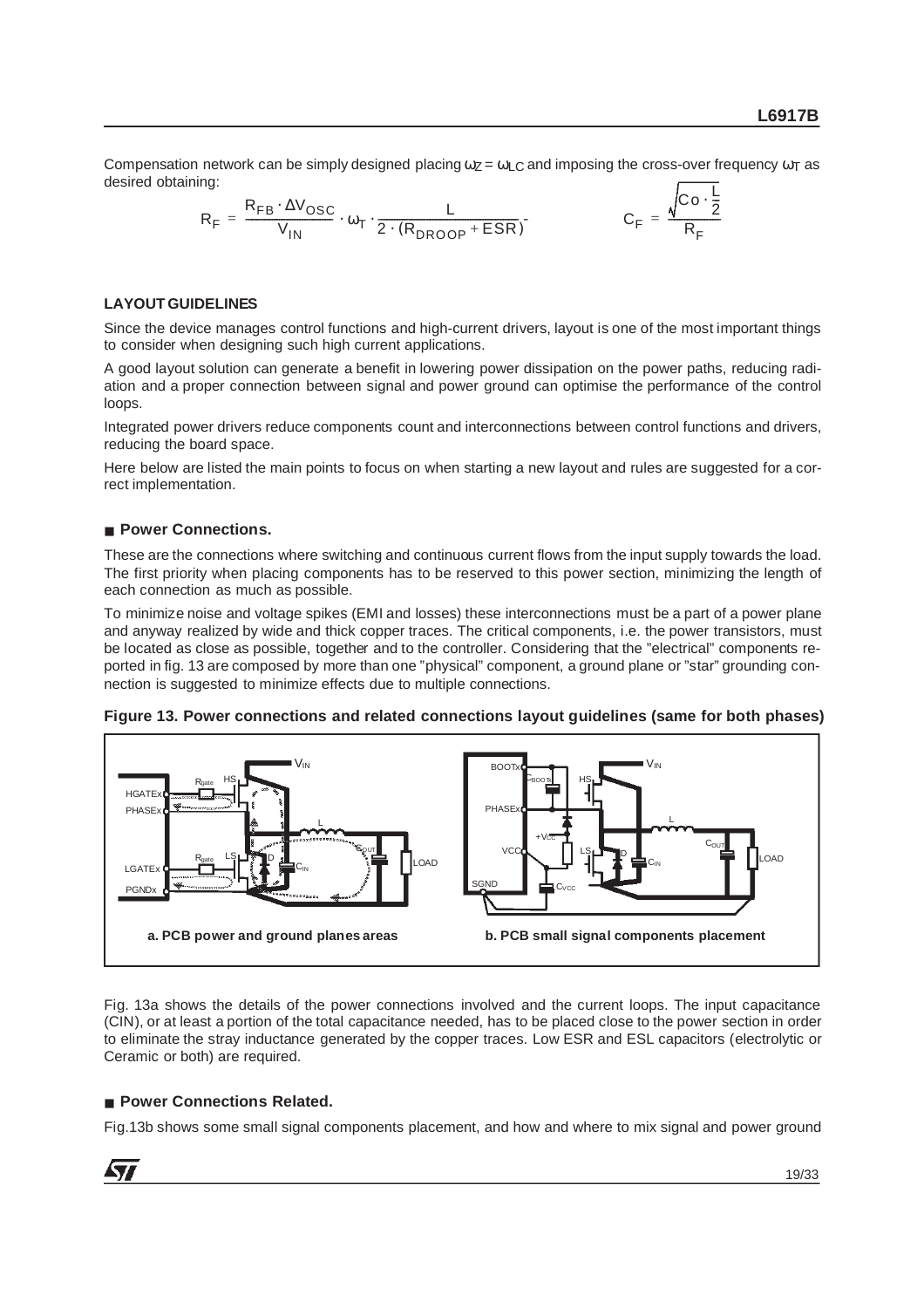planes.

The distance from drivers and mosfet gates should be reduced as much as possible. Propagation delay times as well as for the voltage spikes generated by the distributed inductance along the copper traces are so minimized.

In fact, the further the mosfet is from the device, the longer is the interconnecting gate trace and as a consequence, the higher are the voltage spikes corresponding to the gate pwm rising and falling signals. Even if these spikes are clamped by inherent internal diodes, propagation delays, noise and potential causes of instabilities are introduced jeopardizing good system behavior. One important consequence is that the switching losses for the high side mosfet are significantly increased.

For this reason, it is suggested to have the device oriented with the driver side towards the mosfets and the GATEx and PHASEx traces walking together toward the high side mosfet in order to minimize distance (see fig 14). In addition, since the PHASEx pin is the return path for the high side driver, this pin must be connected directly to the High Side mosfet Source pin to have a proper driving for this mosfet. For the LS mosfets, the return path is the PGND pin: it can be connected directly to the power ground plane (if implemented) or in the same way to the LS mosfets Source pin. GATEx and PHASEx connections (and also PGND when no power ground plane is implemented) must also be designed to handle current peaks in excess of 2A (30 mils wide is suggested).

Gate resistors of few ohms help in reducing the power dissipated by the IC without compromising the system efficiency.



#### **Figure 14. Device orientation (left) and sense nets routing (right)**

The placement of other components is also important:

- The bootstrap capacitor must be placed as close as possible to the BOOTx and PHASEx pins to minimize the loop that is created.
- Decoupling capacitor from Vcc and SGND placed as close as possible to the involved pins.
- Decoupling capacitor from VCCDR and PGND placed as close as possible to those pins. This capacitor sustains the peak currents requested by the low-side mosfet drivers.
- Refer to SGND all the sensible components such as frequency set-up resistor (when present) and also the optional resistor from FB to GND used to give the positive droop effect.
- Connect SGND to PGND on the load side (output capacitor) to avoid undesirable load regulation effect and to ensure the right precision to the regulation when the remote sense buffer is not used.
- An additional 100nF ceramic capacitor is suggested to place near HS mosfet drain. This helps in reducing noise.
- PHASE pin spikes. Since the HS mosfet switches in hard mode, heavy voltage spikes can be observed on the PHASE pins. If these voltage spikes overcome the max breakdown voltage of the pin, the device can absorb energy and it can cause damages. The voltage spikes must be limited by proper layout, the use of gate resistors, Schottky diodes in parallel to the low side mosfets and/or snubber network on the low side mosfets, to a value lower than 26V, for 20nSec, at Fosc of 600kHz max.

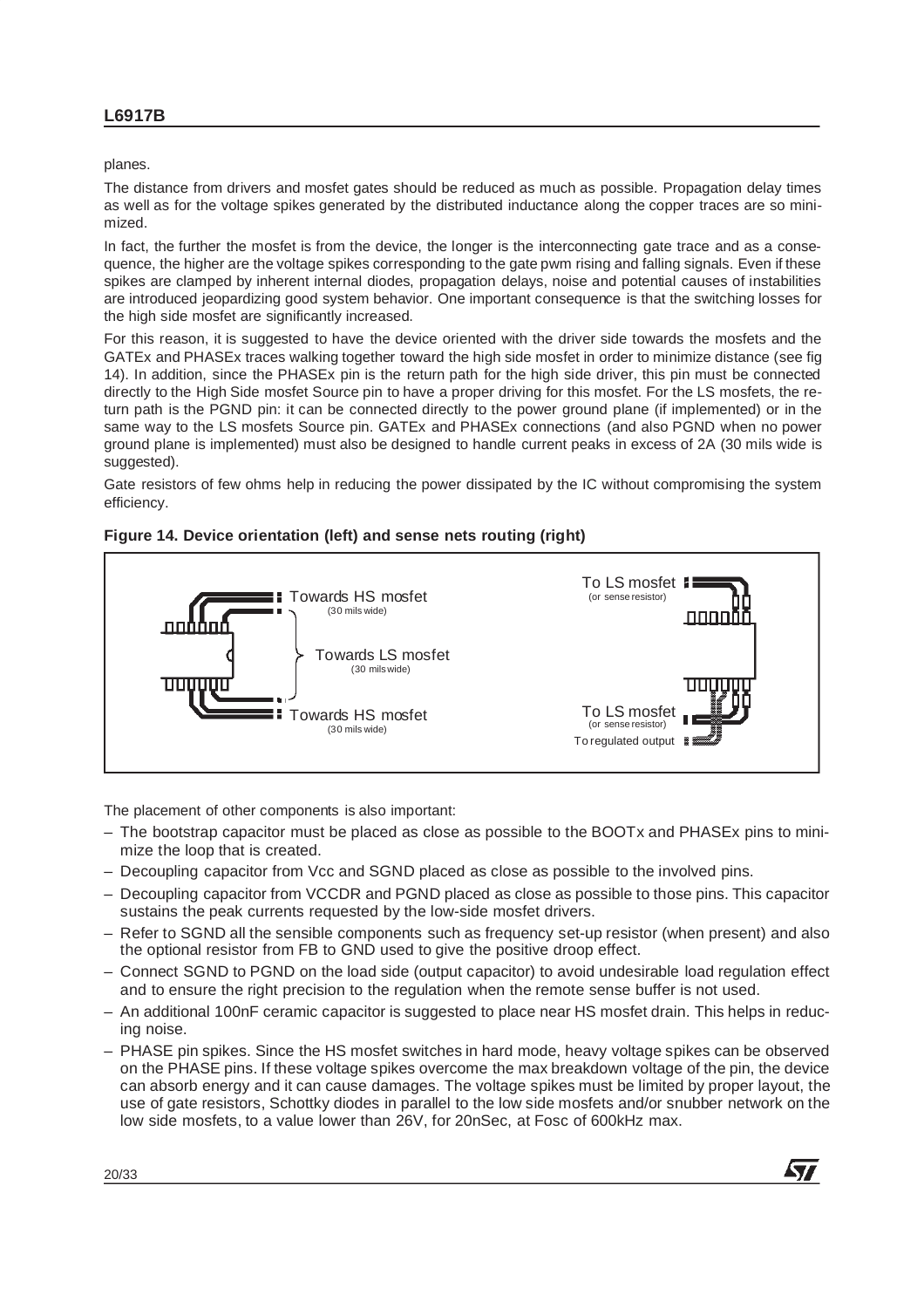## ■ Current Sense Connections.

**Remote Buffer:** The input connections for this component must be routed as parallel nets from the FBG/FBR pins to the load in order to compensate losses along the output power traces and also to avoid the pick-up of any common mode noise. Connecting these pins in points far from the load will cause a non-optimum load regulation, increasing output tolerance.

**Current Reading:** The Rg resistor has to be placed as close as possible to the ISENx and PGNDSx pins in order to limit the noise injection into the device. The PCB traces connecting these resistors to the reading point must be routed as parallel traces in order to avoid the pick-up of any common mode noise. It's also important to avoid any offset in the measurement and to get a better precision, to connect the traces as close as possible to the sensing elements, dedicated current sense resistor or low side mosfet Rdson.

Moreover, when using the low side mosfet RdsON as current sense element, the ISENx pin is practically connected to the PHASEx pin. DO NOT CONNECT THE PINS TOGETHER AND THEN TO THE HS SOURCE! The device won't work properly because of the noise generated by the return of the high side driver. In this case route two separate nets: connect the PHASEx pin to the HS Source (route together with HGATEx) with a wide net (30 mils) and the ISENx pin to the LS Drain (route together with PGNDSx). Moreover, the PGNDSx pin is always connected, through the Rg resistor, to the PGND: DO NOT CONNECT DIRECTLY TO THE PGND! In this case, the device won't work properly. Route anyway to the LS mosfet source (together with ISENx net). Right and wrong connections are reported in Figure 15.

Symmetrical layout is also suggested to avoid any unbalance between the two phases of the converter.



#### **Figure 15. PCB layout connections for sense nets**

#### **APPLICATION EXAMPLES**

The dual-pahse topology can be applied to several different applications ranging from CPU power supply (for which the device has been designed) to standard high current DC-DC power supply. The application benefits of all the advantages due to the dual-phase topology ranging from output ripple reduction to dynamic performance increase. After a general demo board overview, the following application examples will be illustrated:

- CPU Power Supply: 5 to 12 V<sub>IN</sub>; 1.7V<sub>OUT</sub>; 45A
- CPU Power Supply: 12VIN; VRM 9.0 Output; 50A
- $-$  High Current DC-DC: 12 $V_{N}$ ; 3.3 to 5 $V_{\text{OUT}}$ T; 35A

#### **Demo Board Description**

**Avril** 

The demo board shows the operation of the device in a dual phase application. This evaluation board allows output voltage adjustability (1.100V - 1.850V) through the switches S0-S4 and high output current capability. The board has been laid out with the possibility to use up to two  $D^2PACK$  mosfets for the low side switch in order to give maximum flexibility in the mosfet's choice.

The four layers demo board's copper thickness is of 70um in order to minimize conduction losses considering the high current that the circuit is able to deliver.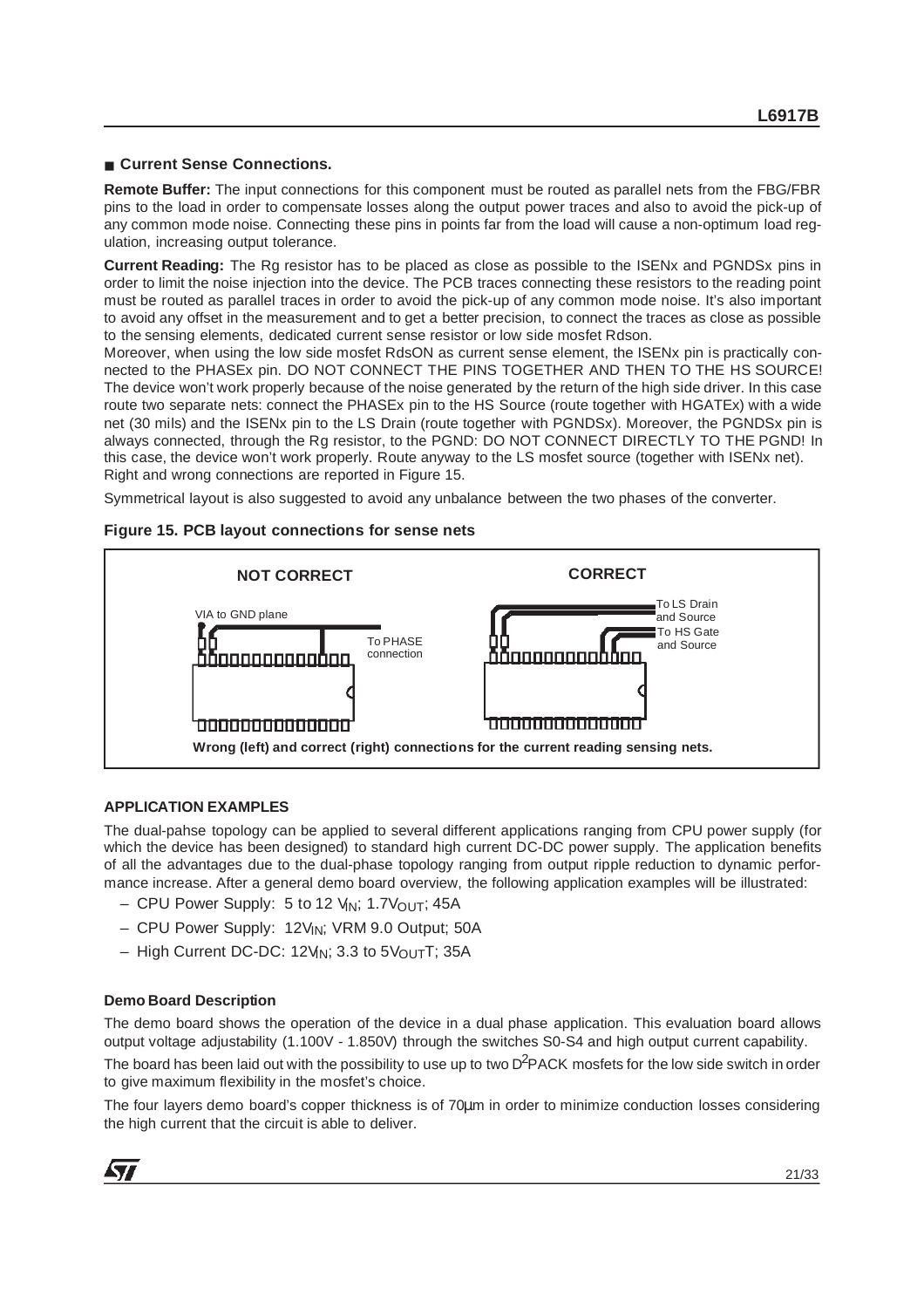Demo board schematic circuit is reported in Figure 16.



**Figure 16. Demo Board Schematic**

Several jumpers allow setting different configurations for the device: JP3, JP4 and JP5 allow configuring the remote buffer as desired. Simply shorting JP4 and JP5 the remote buffer is enabled and it senses the output voltage on-board; to implement a real remote sense, leave these jumpers open and connect the FBG and FBR connectors on the demo board to the remote load. To avoid using the remote buffer, simply short all the jumpers JP3, JP4 and JP5. Local sense through the R7 is used for the regulation.

The input can be configured in different ways using the jumpers JP1, JP2 and JP6; these jumpers control also the mosfet driver supply voltage. Anyway, power conversion starts from VIN and the device is supplied from V<sub>CC</sub> (See Figure 17).





57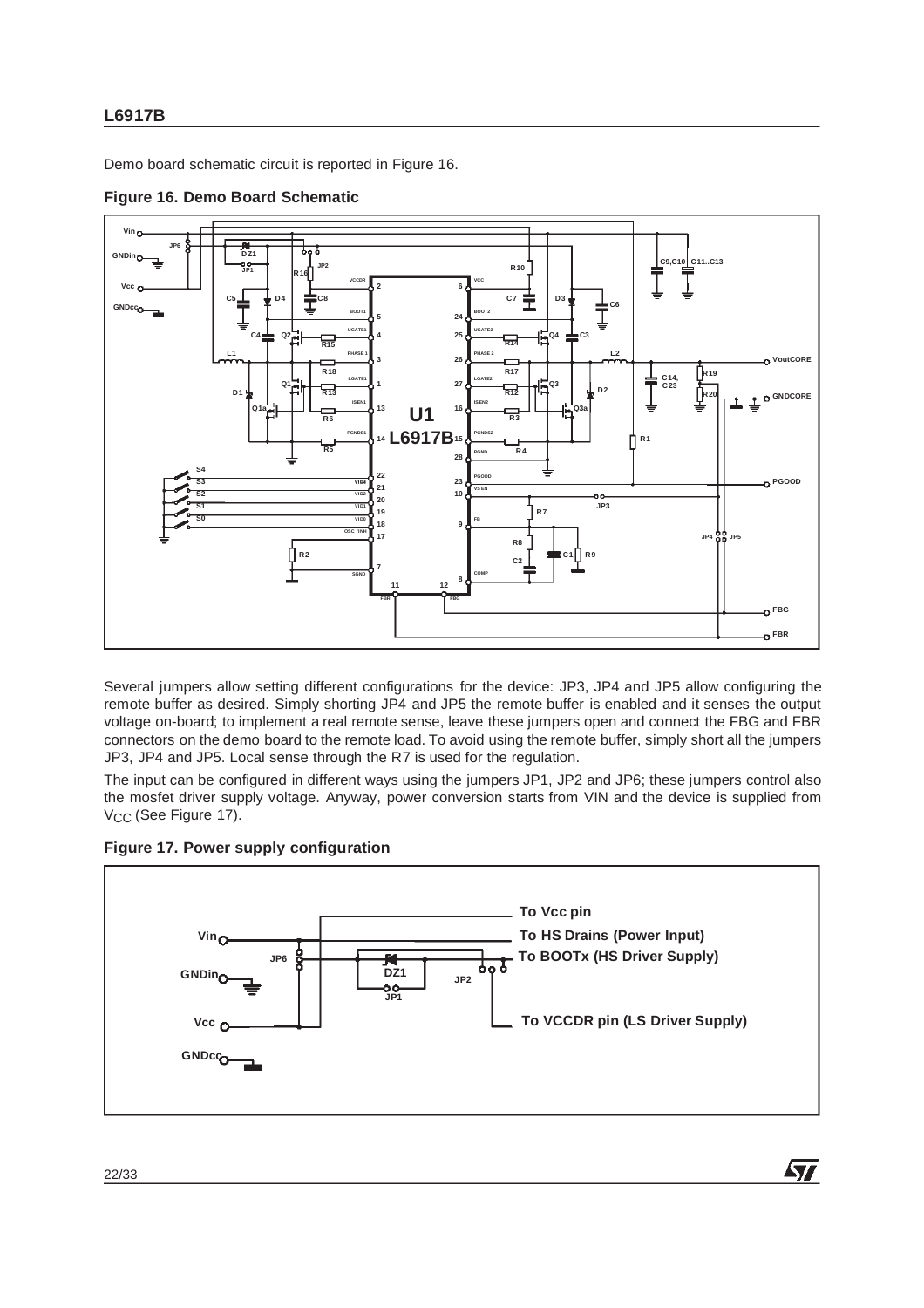Two main configurations can be distinguished: Single Supply (V<sub>CC</sub> = V<sub>IN</sub> = 12V) and Double Supply (V<sub>CC</sub> = 12V)  $V_{IN} = 5V$  or different).

- Single Supply: In this case JP6 has to be completely shorted. The device is supplied with the same rail that is used for the conversion. With an additional zener diode DZ1 a lower voltage can be derived to supply the mosfets driver if Logic level mosfet are used. In this case JP1 must be left open so that the HS driver is supplied with  $V_{1N}-V_{DZ1}$  through BOOTx and JP2 must be shorted to the left to use  $V_{N}$  or to the right to use V<sub>IN</sub>-V<sub>DZ1</sub> to supply the LS driver through VCCDR pin. Otherwise, JP1 must be shorted and JP2 can be freely shorted in one of the two positions.
- Double Supply: In this case V<sub>CC</sub> supply directly the controller (12V) while V<sub>N</sub> supplies the HS drains for the power conversion. This last one can start indifferently from the 5V bus (Typ.) or from other buses allowing maximum flexibility in the power conversion. Supply for the mosfet driver can be programmed through the jumpers JP1, JP2 and JP6 as previously illustrated. JP6 selects now  $\chi_C$  or V<sub>IN</sub> depending on the requirements.

Some examples are reported in the following Figures 18 and 19.



**Figure 18. Jumpers configuration: Double Supply**

**Figure 19. Jumpers configuration: Single Supply**

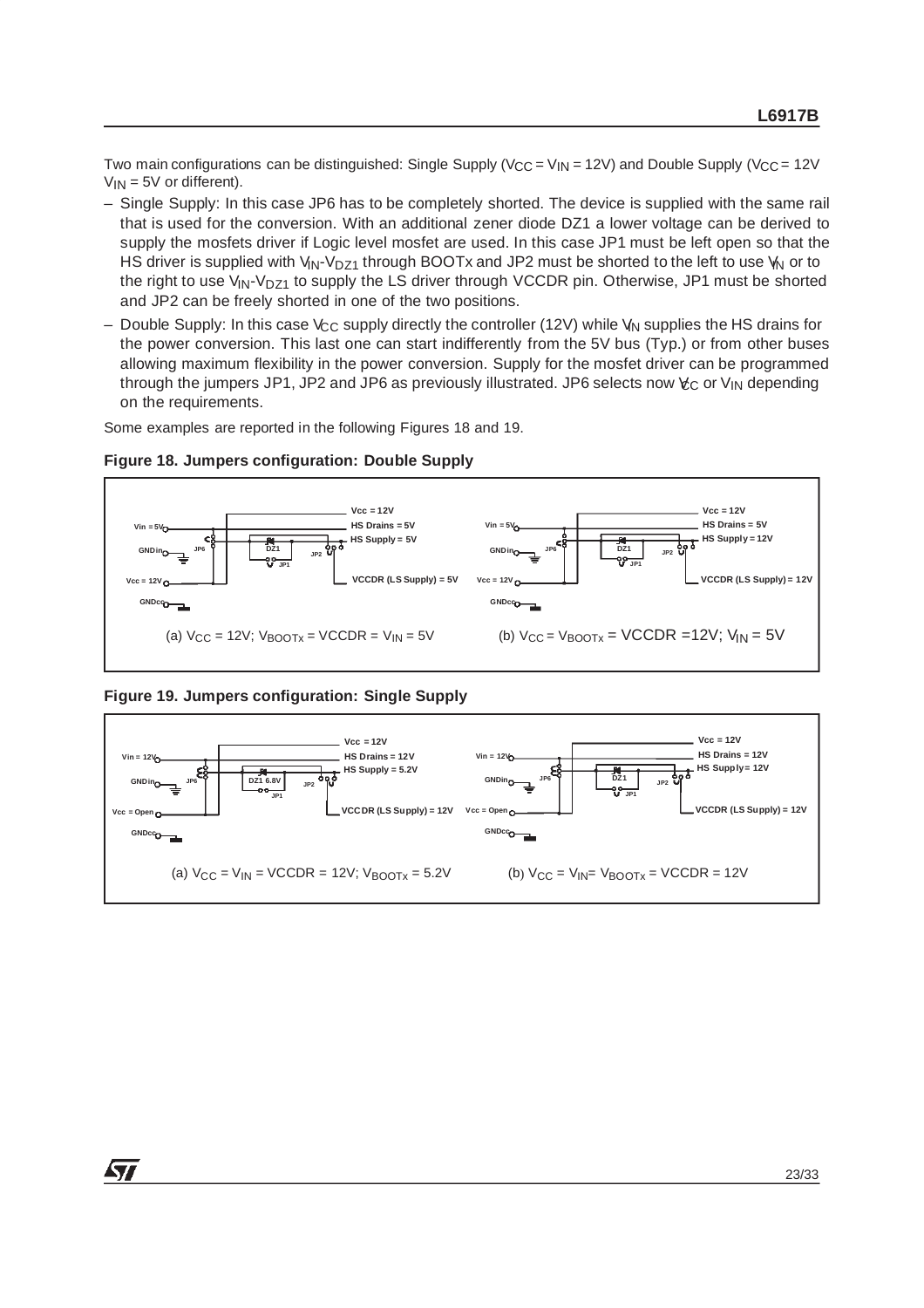## **PCB and Components Layouts**

**Figure 20. PCB and Components Layouts**



**Figure 21. PCB and Components Layouts**

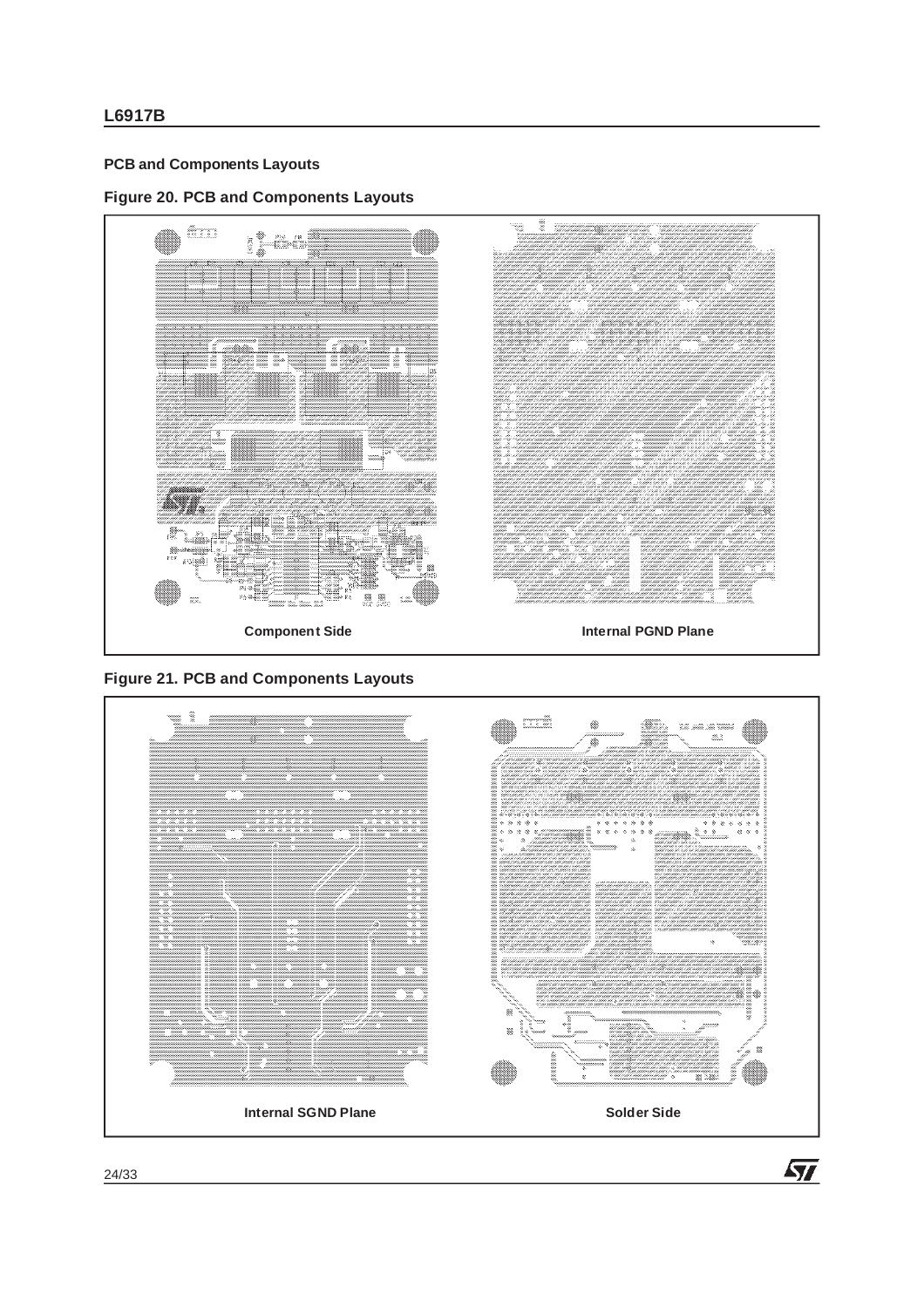#### CPU Power Supply: 5 to 12V<sub>IN</sub>; 1.7V<sub>OUT</sub>; 45A

Considering the high slope for the load transient, a high switching frequency has to be used. In addition to fast reaction, this helps in reducing output and input capacitor. Inductance value is also reduced.

A switching frequency of 300kHz for each phase is then considered allowing large bandwidth for the compensation network. It can be considered to use the 5V rail for the power conversion in order to allow compatibility with standard ATX power supply.

– Current Reading Network and Over Current:

Since the maximum output current is  $_{MAX}$  = 45A, the over current threshold has been set to 46A (23A) per phase) in the worst case (max mosfet temperature). This because the device limits the valley of the triangular ripple across the inductors. Considering to sense the output current across the low-side mosfet RdsON, STB90NF03L has 6.5mΩ max at 25°C that becomes 9.1mΩ considering the temperature variation (+40%); the resulting Tran conductance resistor Rg has to be:

$$
Rg = \frac{I_{MAX}}{2} \cdot \frac{RdSON}{35\mu} = \frac{46}{2} \cdot \frac{9.1m}{35\mu} = 5.9k\Omega
$$
 (R3 to R6)

– Droop function Design:

Considering a voltage drop of 100mv at full load, the feedback resistor RFB has to be:

$$
R_{FB} = \frac{100 \text{ mV}}{70 \mu \text{A}} = 1.43 \text{k}\Omega \qquad (R7)
$$

– Inductor design:

Each phase has to deliver up to 22.5A; considering a current ripple of 5A (<25%), the resulting inductance value is:

$$
L = \frac{Vin-Vout}{\Delta l} \cdot \frac{d}{Fsw} = \frac{12 - 1.7}{5} \cdot \frac{1.7}{12} \cdot \frac{1}{300000} = 1 \mu H \quad (L1, L2)
$$

– Output Capacitor:

Five Rubycon MBZ (2200µF / 6.3V / 12m $\Omega$  max ESR) has been used implementing a resulting ESR of 2.4m $\Omega$ resulting in an ESR voltage drop of  $45A^*2.4m\Omega = 108mV$  after a 45A load transient.

– Compensation Network:

A voltage loop bandwidth of 20kHz is considered to let the device fast react after load transient.

The RF CF network results:

$$
R_F = \frac{R_{FB} \cdot \Delta V_{OSC}}{V_{IN}} \cdot \frac{5}{4} \cdot \omega_T \cdot \frac{L}{2 \cdot (R_{DROOP} + ESR)} = \frac{1.43k \cdot 2}{12} \cdot \frac{5}{4} \cdot 20k \cdot 2\pi \cdot \frac{1 \mu}{2 \cdot \left(\frac{9.1 m}{5.9 k} \cdot 1.43k + 2.4 m\right)} = 6200 \cdot \Omega \tag{R8}
$$

$$
C_F = \frac{\sqrt{C_0 \cdot \frac{L}{2}}}{R_F} = \frac{\sqrt{6 \cdot 2200 \mu \cdot \frac{1 \mu}{2}}}{6.2 k} = 15nF
$$
 (C2)

**ST**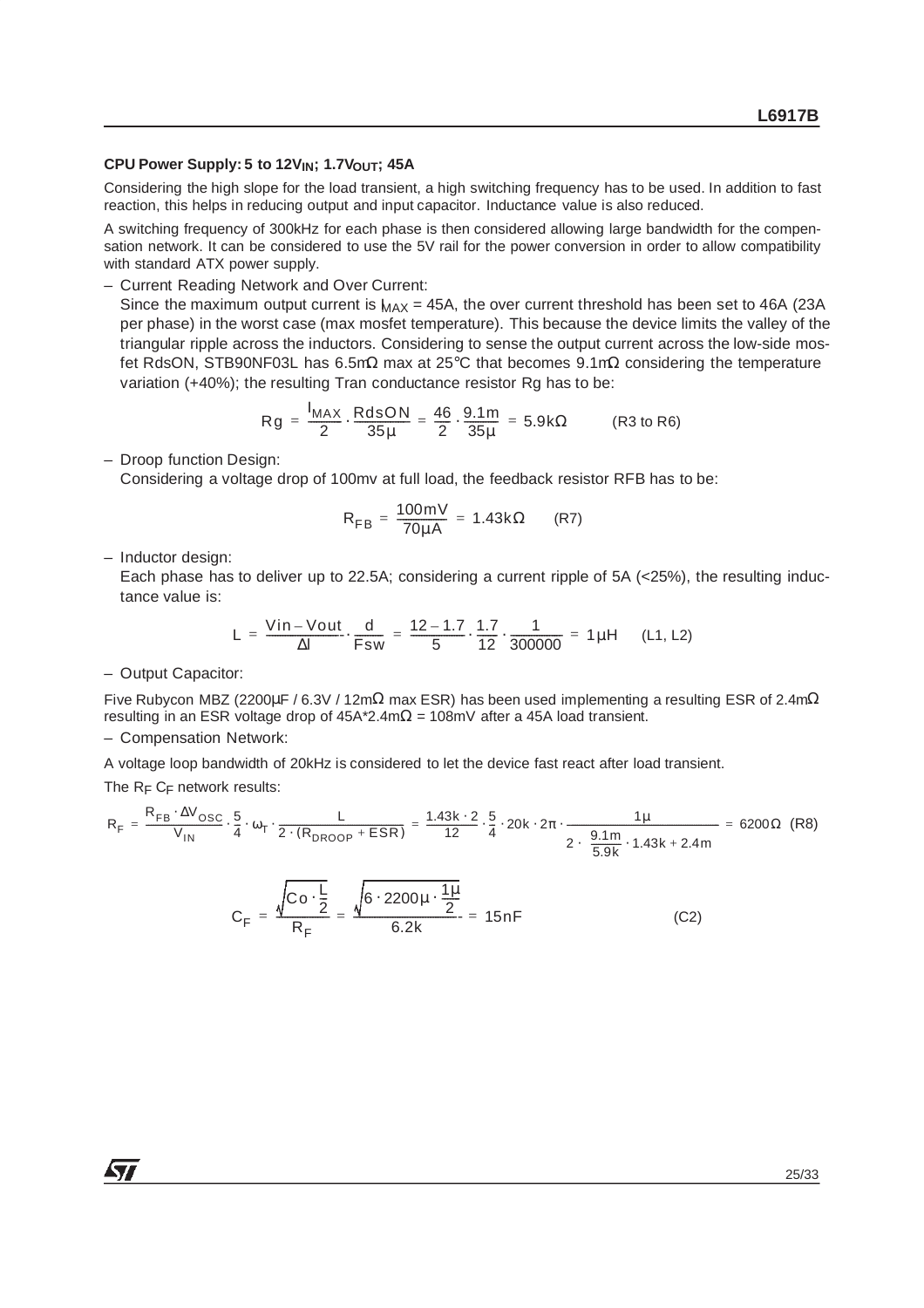## **Part List**

| R <sub>1</sub>  | 10k              |                           | <b>SMD 0805</b>   |
|-----------------|------------------|---------------------------|-------------------|
| R2, R20         | Not Mounted      |                           | <b>SMD 0805</b>   |
| R3, R4, R5, R6  | 5.1k             | $1\%$                     | <b>SMD 0805</b>   |
| R7              | 1.53k            | 1%                        | <b>SMD 0805</b>   |
| R <sub>8</sub>  | 6.2k             |                           | <b>SMD 0805</b>   |
| R <sub>10</sub> | $82\Omega$       |                           | <b>SMD 0805</b>   |
| R12 to R16, R19 | $2.2\Omega$      |                           | <b>SMD 0805</b>   |
| R17, R18        | $0\Omega$        |                           | <b>SMD 0805</b>   |
| C <sub>2</sub>  | 15n              |                           | <b>SMD 0805</b>   |
| C3, C4          | 100 <sub>n</sub> |                           | <b>SMD 0805</b>   |
| C5, C6, C7      | $1\mu$           | Ceramic                   | <b>SMD 1206</b>   |
| C8, C9, C10     | $10\mu$          | Ceramic                   | <b>SMD 1206</b>   |
| C11, C12, C13   | 1800μ / 16V      | Rubycon MBZ               | Radial 23x10.5    |
| C19 to C24      | 2200µ / 6.3V     | Rubycon MBZ               | Radial 23x10.5    |
| L1, L2          | $1\mu$           | $TO50 - 52B - 6$ Turns    |                   |
| U1              | L6917B           | <b>STMicroelectronics</b> | SO28              |
| Q1, Q3          | STB90NF03L       | STMicroelectronics        | $D^2$ PACK        |
| Q2, Q4          | STB70NF03L       | <b>STMicroelectronics</b> | $D^2$ PACK        |
| D1, D2          | STPS340U         | <b>STMicroelectronics</b> | <b>SMB</b>        |
| D3, D4          | 1N4148           | STMicroelectronics        | SOT <sub>23</sub> |

## **System Efficiency**

Figure 22 shows the demo board measured efficiency versus load current for different values of input voltage. Mosfet temperature is always lower than 115 °C, at  $T_{amb} = 25$ °C.



 $\sqrt{27}$ 

## **Figure 22. Efficiency (fosc = 200kHz; Vout = 1.7V)**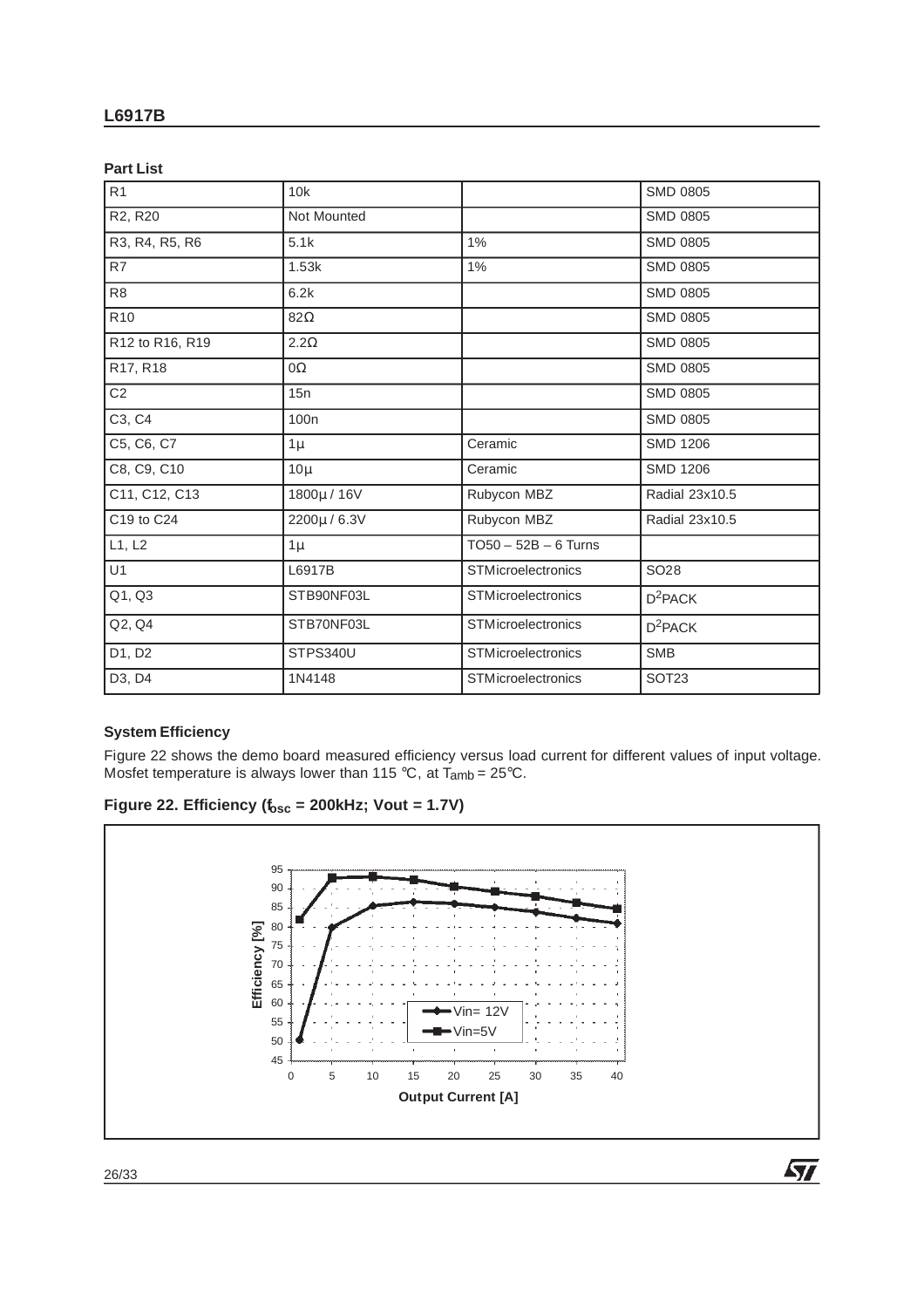## **CPU Power Supply: 12VIN - VRM 9.0 - 50A thermal**

Figure 23 shows the device in a high current CPU core power supply solution.

The output voltage can be adjusted with binary step from 1.100V to 1.850V following VRM 9.0 specifications. The demo board assembled with the following part list is capable to deliver up to 50A in open air without any kind of airflow. Peak current can reach 60A without any limitations. For higher DC current, to avoid mosfet change, airflow or heat sink are required.



## **Figure 23. CPU Power Supply Schematic**

#### **Part List**

| R <sub>1</sub>  | 10k         |       | <b>SMD 0805</b> |
|-----------------|-------------|-------|-----------------|
| R2, R9          | Not Mounted |       | <b>SMD 0805</b> |
| R3, R4, R5, R6  | 3.3k        | $1\%$ | <b>SMD 0805</b> |
| R7              | 3.6k        | $1\%$ | <b>SMD 0805</b> |
| R <sub>8</sub>  | 3k          |       | <b>SMD 0805</b> |
| <b>R10</b>      | 82          |       | <b>SMD 0805</b> |
| R12 to R15      | 2.2         |       | <b>SMD 0805</b> |
| R16, R17, R18   | $\mathbf 0$ |       | <b>SMD 0805</b> |
| Ra              | 1k          |       | SMD 0805        |
| R <sub>2a</sub> | 1.3M        | 1%    | SMD 0805        |
| C <sub>1</sub>  | Not Mounted |       | <b>SMD 0805</b> |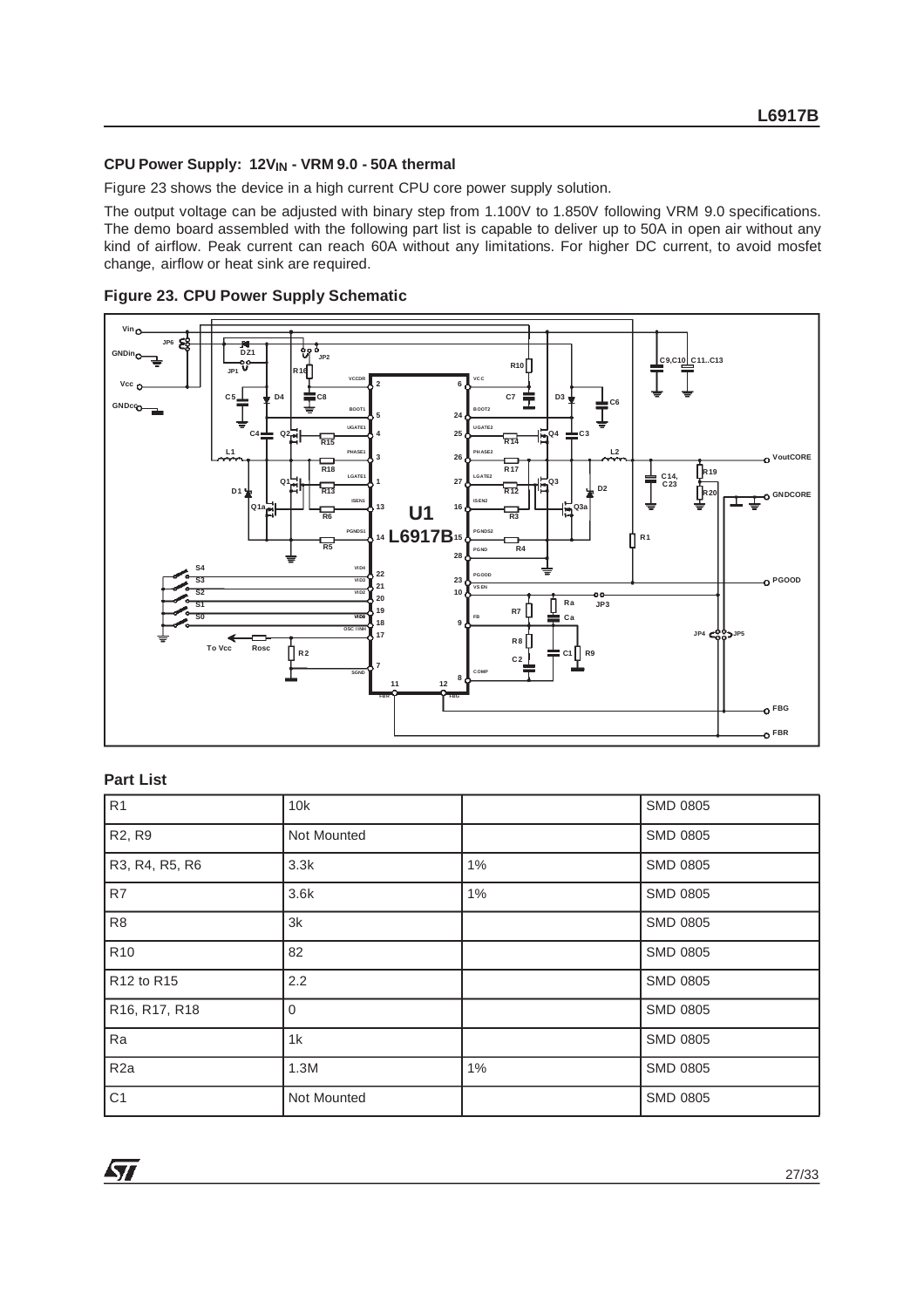## Part List (continued)

| C <sub>2</sub>                  | 47 <sub>n</sub>  |                           | <b>SMD 0805</b>   |
|---------------------------------|------------------|---------------------------|-------------------|
| C <sub>3</sub> , C <sub>4</sub> | 100 <sub>n</sub> | Ceramic                   | <b>SMD 0805</b>   |
| C5, C6, C7, C8                  | $1\mu$           | Ceramic                   | <b>SMD 1206</b>   |
| C9, C10                         | $10\mu$          | Ceramic                   | <b>SMD 1206</b>   |
| C11 to C13                      | 1800µ/ 16V       | Rubycon MBZ               | Radial 10x10.5    |
| C14 to C23                      | 2200µ/ 6.3V      | Rubycon MBZ               | Radial 10x10.5    |
| Ca                              | 22n              |                           | <b>SMD 0805</b>   |
| L1, L2                          | $0.5\mu$         | $77121$ Core $-3$ Turns   |                   |
| U1                              | L6917B           | STMicroelectronics        | SO <sub>28</sub>  |
| Q1, Q1a, Q3, Q3a                | SUB85N03-04P     | Vishay - Siliconix        | $D^2$ PACK        |
| Q2, Q4                          | SUB70N03-09BP    | Vishay - Siliconix        | $D^2$ PACK        |
| D1, D2                          | STPS340U         | <b>STMicroelectronics</b> | <b>SMB</b>        |
| D3, D4                          | 1N4148           | <b>STMicroelectronics</b> | SOT <sub>23</sub> |

## **Efficiency**

Figure 24 showes the system efficiency for output current ranging form 5A up to 50A.

## **Figure 24. Efficiency (fosc = 200kHz; Vout = 1.7V)**



 $\sqrt{M}$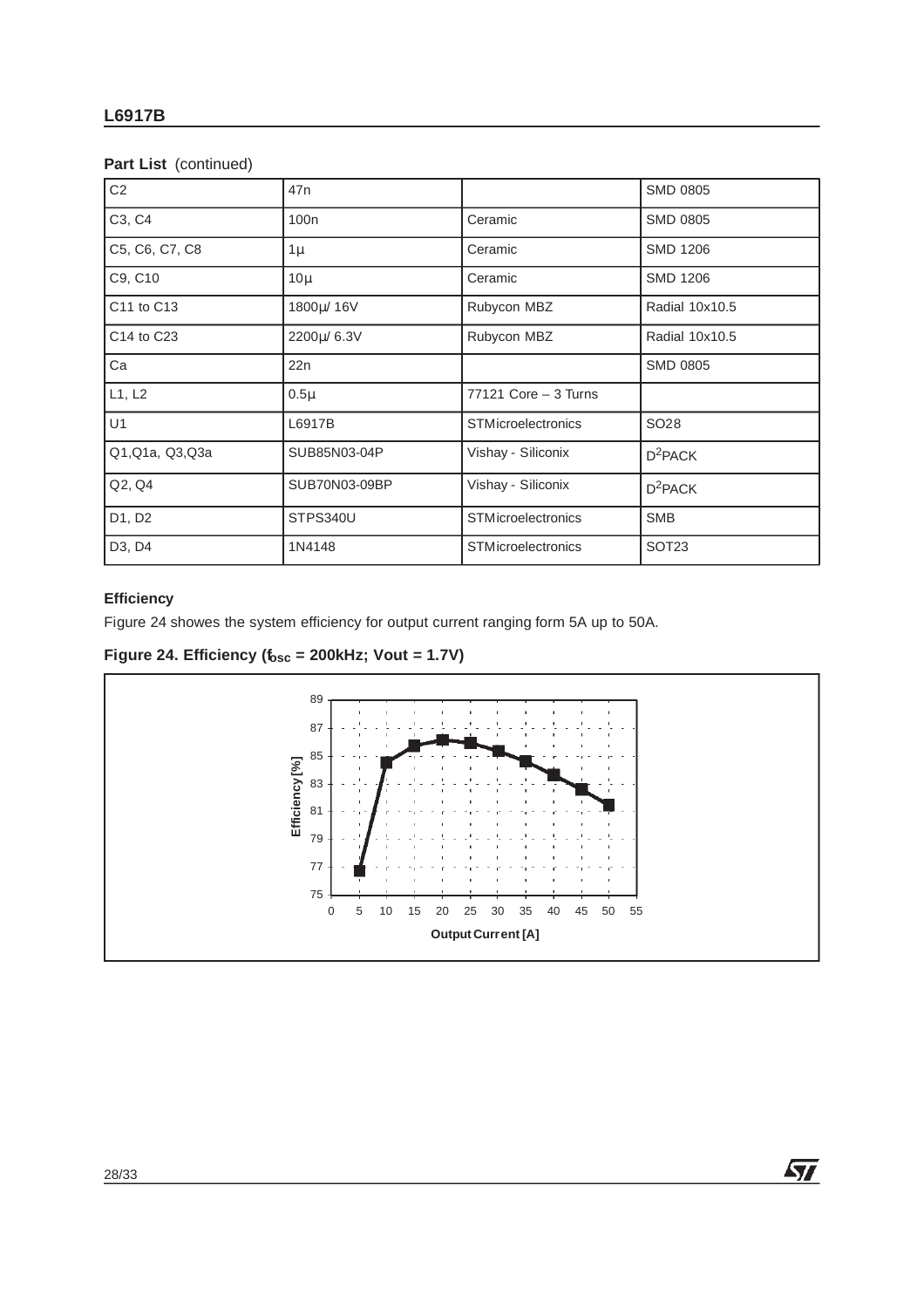## **Current Sharing**

Figure 25 shows the current balancing between the two phases for different values of output current.

## **Figure 25.**



## **Load Transient Response**

Figure 26 shows the system response from 0 to 50A load transient. To obtain such a response, 5 additional capacitors have been added to the output filter to reproduce the motherboard output filter. Noise can be further reduced by adding ceramic decoupling capacitors.

**Figure 26. 1.7V Output Voltage Ripple Dring 0 to 50A Load Transient**



**ST**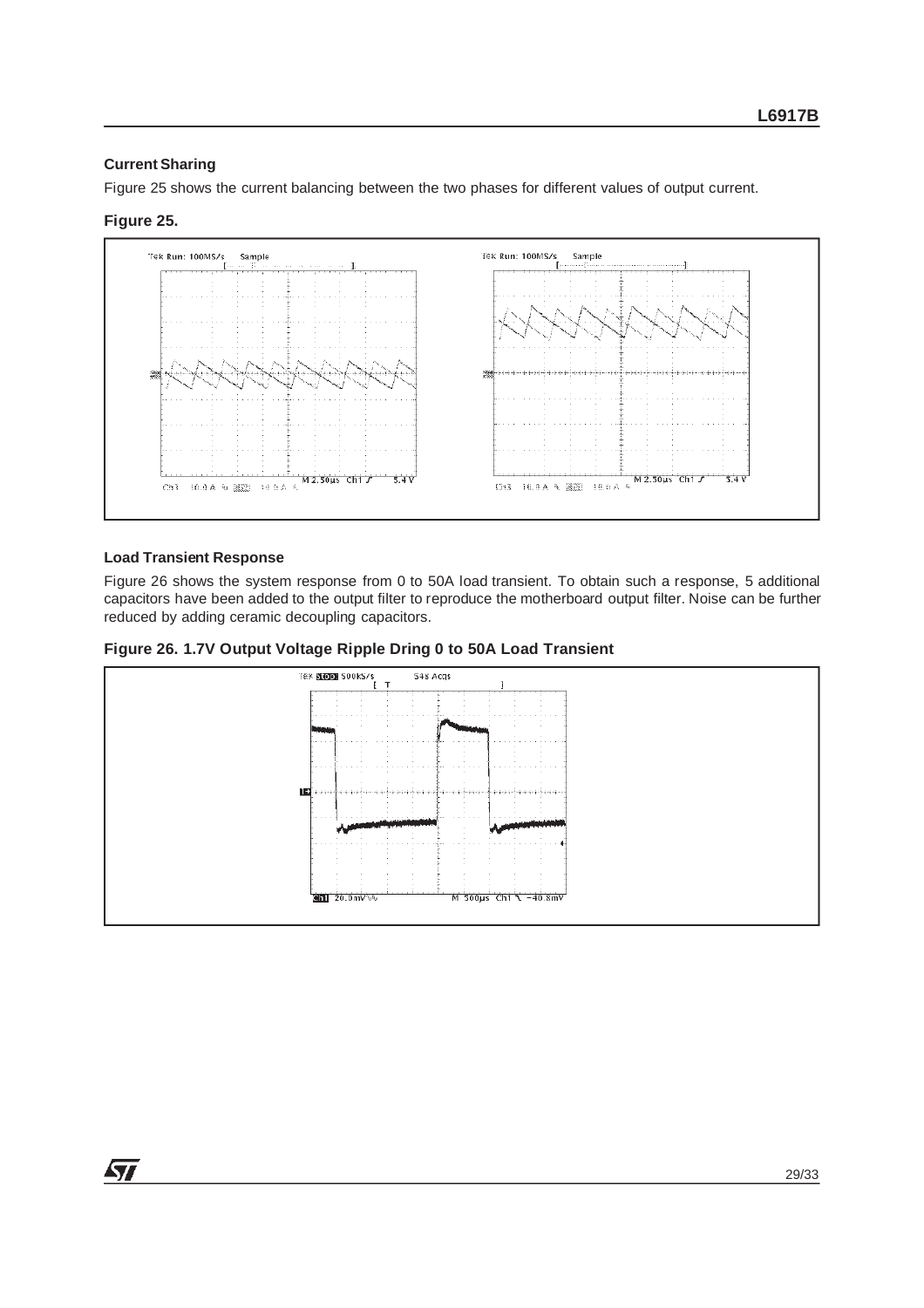## **High Current DC-DC: 12VIN - 3.3 (or 5V) OUT - 35A**

Figure 27 shows the device in a high current server power supply application.

Adding an external resistor divider after the remote sense buffer gives the possibility to increase the regulated voltage. Considering for example a divider by two (two equal resistors) the DAC range is doubled from 2.200V to 3.700V with 50mV binary steps. The external resistor divider must be designed in order to give negligible effects to the remote buffer gain, this means that the resistors value must be much lower than the remote buffer input resistance (20kΩ). In this way, it is possible to regulate the 3.3V and 2.5V rails from the 12V available from the AC/DC converter. The 5V rail can be obtained with further modifications to the external divider. The regulator assures all the advantages of the dual phase conversion especially in the 5V conversion where the duty cycle is near the 50% and practically no ripple is present in the input capacitors.

The board is able to deliver up to 35A "thermal" at T<sub>amb</sub> 25°C without airflow. Higher currents can be reached for reasonable times considering the overall dynamic thermal capacitance.



57



The following part list refers to the following application:

- Input Voltage: 12V;
- Output voltage: 3.3V;
- Oscilator frequency: 200kHz;
- Output voltage tolerance (over static and dynamic conditions): ±2.5%.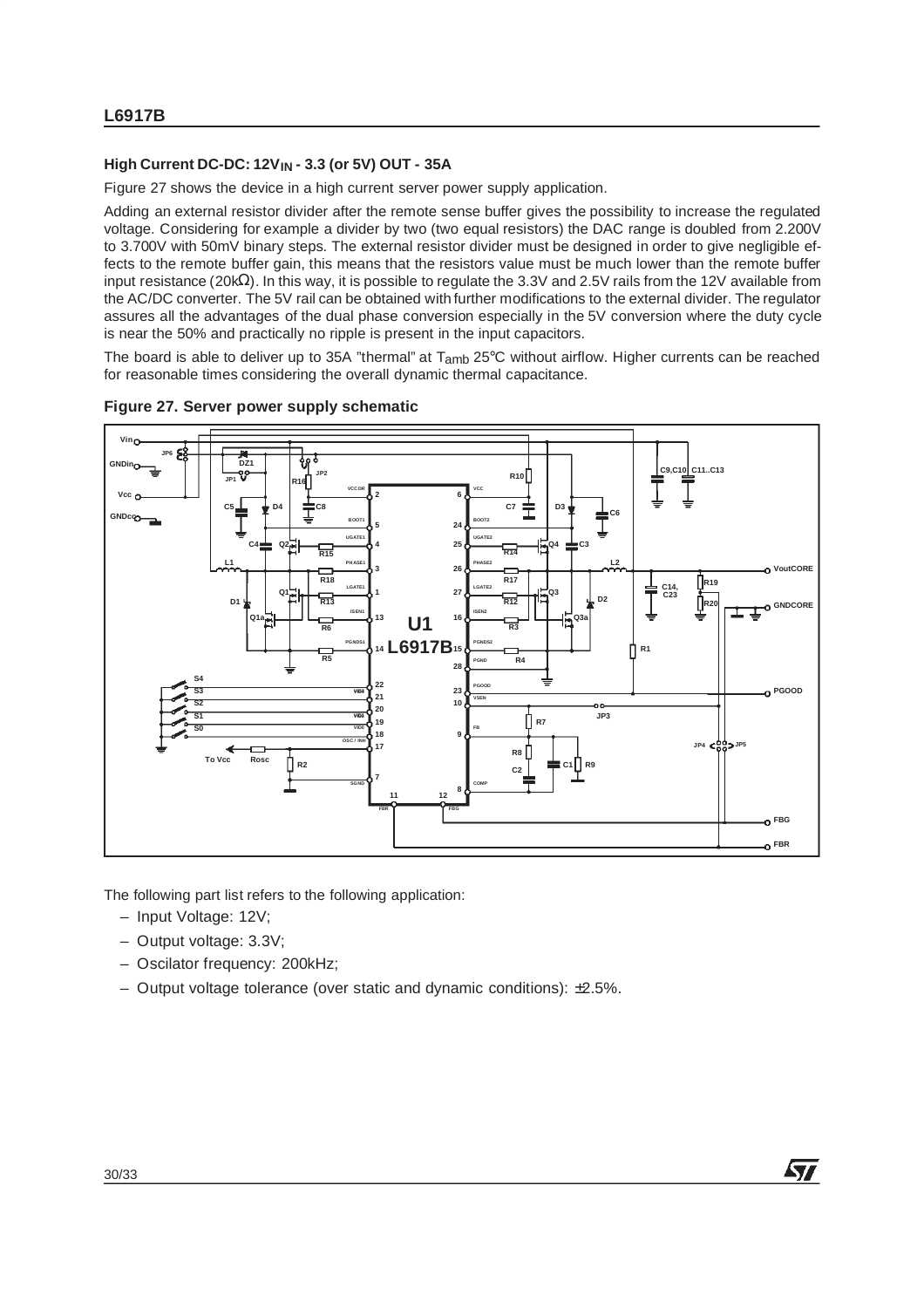| R <sub>1</sub>                  | 10k              |                      | <b>SMD 0805</b>   |
|---------------------------------|------------------|----------------------|-------------------|
| R <sub>2</sub> , R <sub>9</sub> | Not Mounted      |                      | <b>SMD 0805</b>   |
| R3, R6                          | 1.3k             | 1%                   | <b>SMD 0805</b>   |
| R4, R5                          | 390              | $1\%$                | <b>SMD 0805</b>   |
| R7                              | 75               | $1\%$                | <b>SMD 0805</b>   |
| R8                              | 750              |                      | <b>SMD 0805</b>   |
| R <sub>10</sub>                 | 82               |                      | <b>SMD 0805</b>   |
| R12 to R15                      | 2.2              |                      | <b>SMD 0805</b>   |
| R16, R17, R18                   | $\mathbf 0$      |                      | <b>SMD 0805</b>   |
| R <sub>19</sub>                 | 300              | 1%                   | <b>SMD 0805</b>   |
| R <sub>20</sub>                 | 390              | $1\%$                | <b>SMD 0805</b>   |
| Rosc                            | 1.3M             | $1\%$                | <b>SMD 0805</b>   |
| C1                              | Not Mounted      |                      | <b>SMD 0805</b>   |
| C <sub>2</sub>                  | 220 <sub>n</sub> |                      | <b>SMD 0805</b>   |
| C3, C4                          | 100 <sub>n</sub> | Ceramic              | <b>SMD 0805</b>   |
| C5, C6, C7, C8                  | $1\mu$           | Ceramic              | <b>SMD 1206</b>   |
| C9, C10                         | $10\mu$          | Ceramic              | <b>SMD 1206</b>   |
| C11 to C13                      | 100µ/20V         | OSCON 20SA100M       | Radial 10x10.5    |
| C14,C16,C18,C20,C22             | 2200µ/16V        | SANYO                | Radial 10x23      |
| L1, L2                          | $2.8\mu$         | 77121 Core - 9 Turns |                   |
| U1                              | L6917B           | STMicroelectronics   | SO <sub>28</sub>  |
| Q1,Q1a,Q2, Q3,Q3a,Q4            | STB90NF03L       | STMicroelectronics   | $D^2$ PACK        |
| D1, D2                          | STPS340U         | STMicroelectronics   | <b>SMB</b>        |
| D3, D4                          | 1N4148           | STMicroelectronics   | SOT <sub>23</sub> |
| DZ1                             | Not Mounted      |                      | Minimelf          |
|                                 |                  |                      |                   |

#### **Part List**

**Figure 28. System Efficiency for a 12V/3.3V Application (fosc = 200kHz)**







 $\sqrt{27}$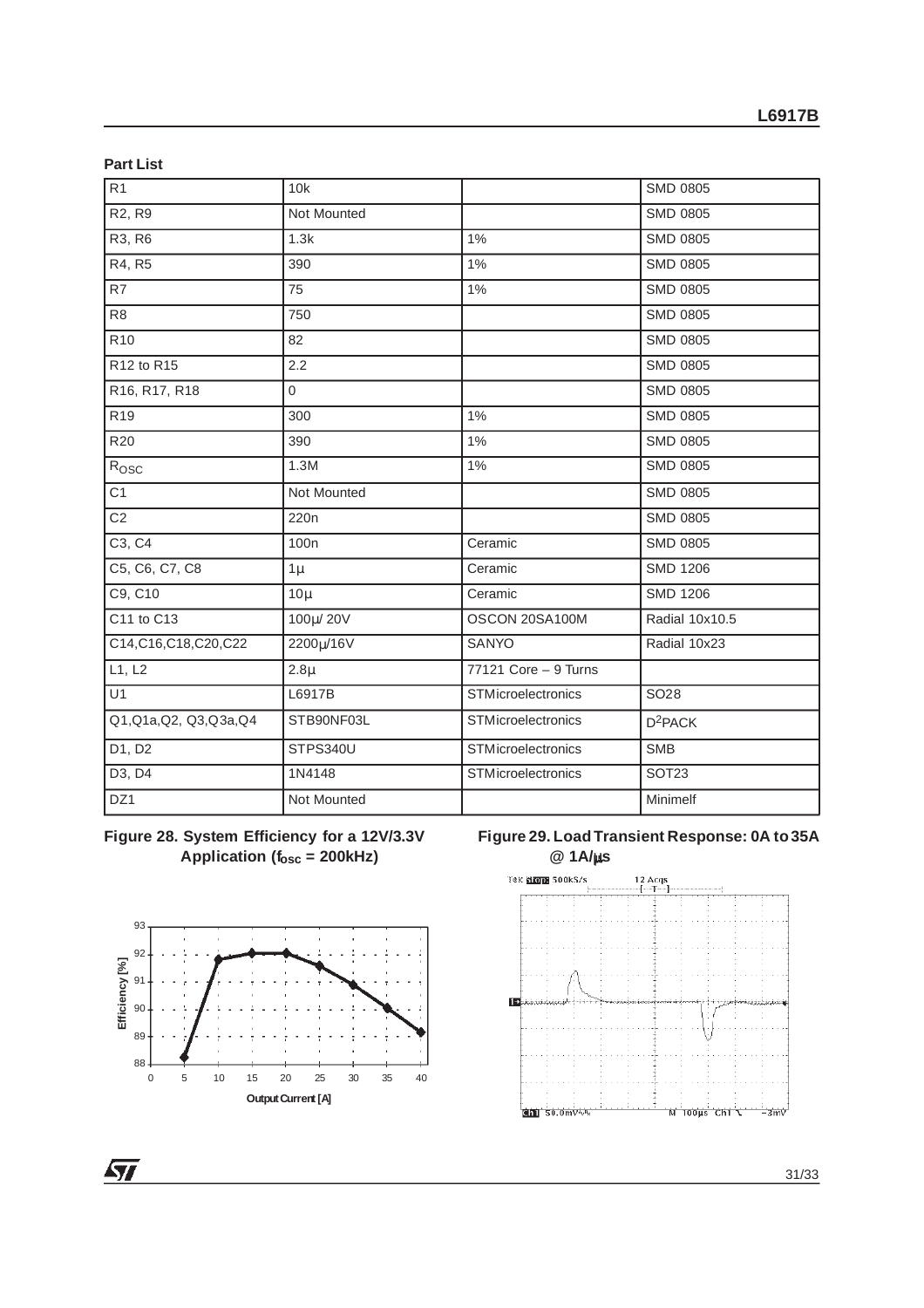| DIM.           | mm          |       |       | inch  |       |       |
|----------------|-------------|-------|-------|-------|-------|-------|
|                | MIN.        | TYP.  | MAX.  | MIN.  | TYP.  | MAX.  |
| A              |             |       | 2.65  |       |       | 0.104 |
| a <sub>1</sub> | 0.1         |       | 0.3   | 0.004 |       | 0.012 |
| b              | 0.35        |       | 0.49  | 0.014 |       | 0.019 |
| b1             | 0.23        |       | 0.32  | 0.009 |       | 0.013 |
| C              |             | 0.5   |       |       | 0.020 |       |
| c <sub>1</sub> | 45° (typ.)  |       |       |       |       |       |
| D              | 17.7        |       | 18.1  | 0.697 |       | 0.713 |
| Ε              | 10          |       | 10.65 | 0.394 |       | 0.419 |
| e              |             | 1.27  |       |       | 0.050 |       |
| e3             |             | 16.51 |       |       | 0.65  |       |
| F              | 7.4         |       | 7.6   | 0.291 |       | 0.299 |
| L              | 0.4         |       | 1.27  | 0.016 |       | 0.050 |
| S              | $8°$ (max.) |       |       |       |       |       |





32/33